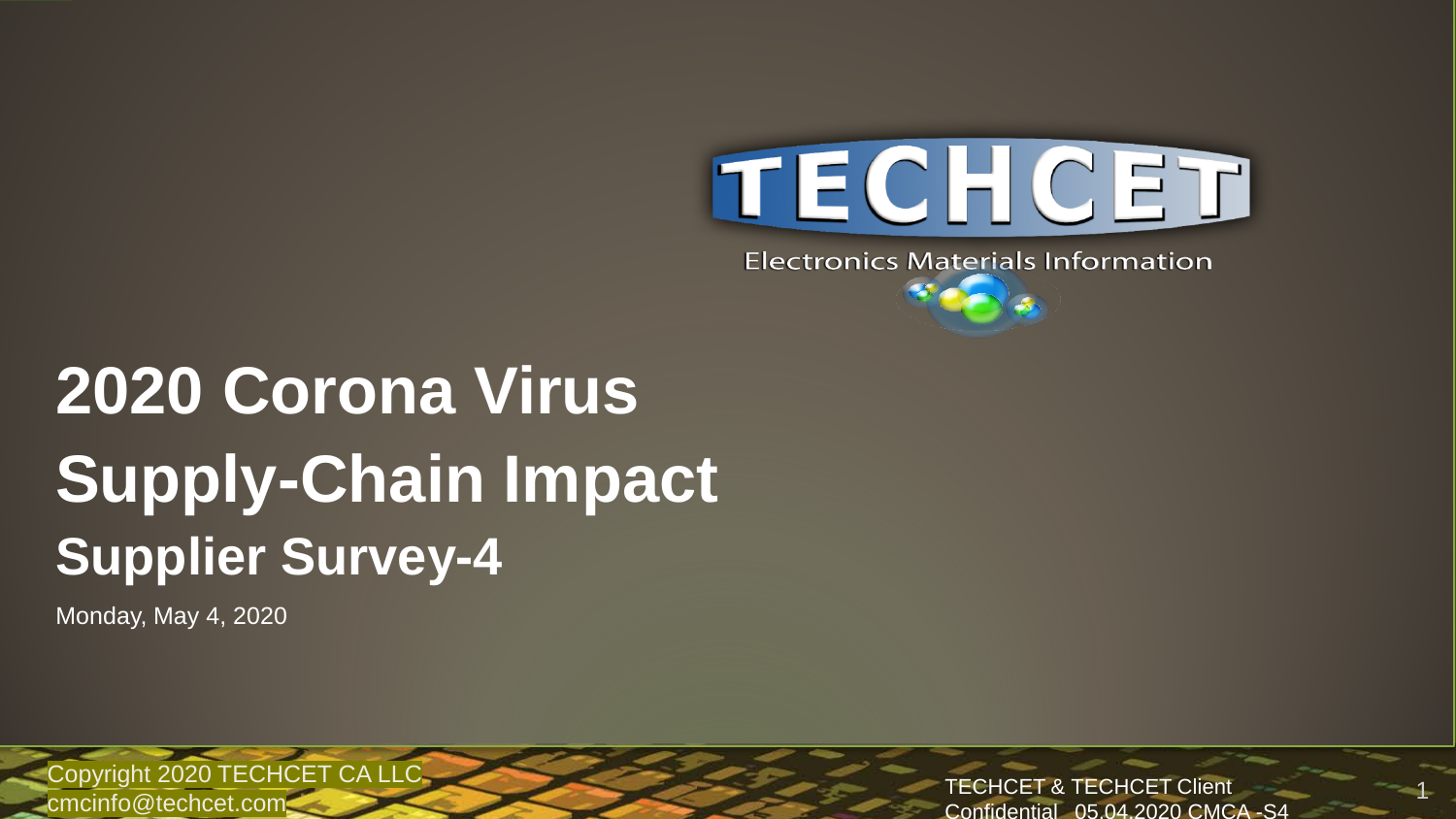- This survey is the 4th survey of a round of several surveys that TECHCET will perform to track the impact of COVID-19 on the semiconductor industry. The industry will be queried every 2-3 weeks
- The first and second surveys on the impact of COVID-19 on the materials supply-chain was initially sent to CMC Members and later opened up to non-members in 2020 and March, 2020. The results can be found at [www.criticalmaterials.org](http://www.criticalmaterials.org/)
- Comparison data is from
	- Survey 2 March 18
	- Survey 3 April 6

If you did not have a chance to be included in the survey and are interested in participating in the next round of surveys, please email us at : [cmcinfo@techcet.com](mailto:cmcinfo@techcet.com)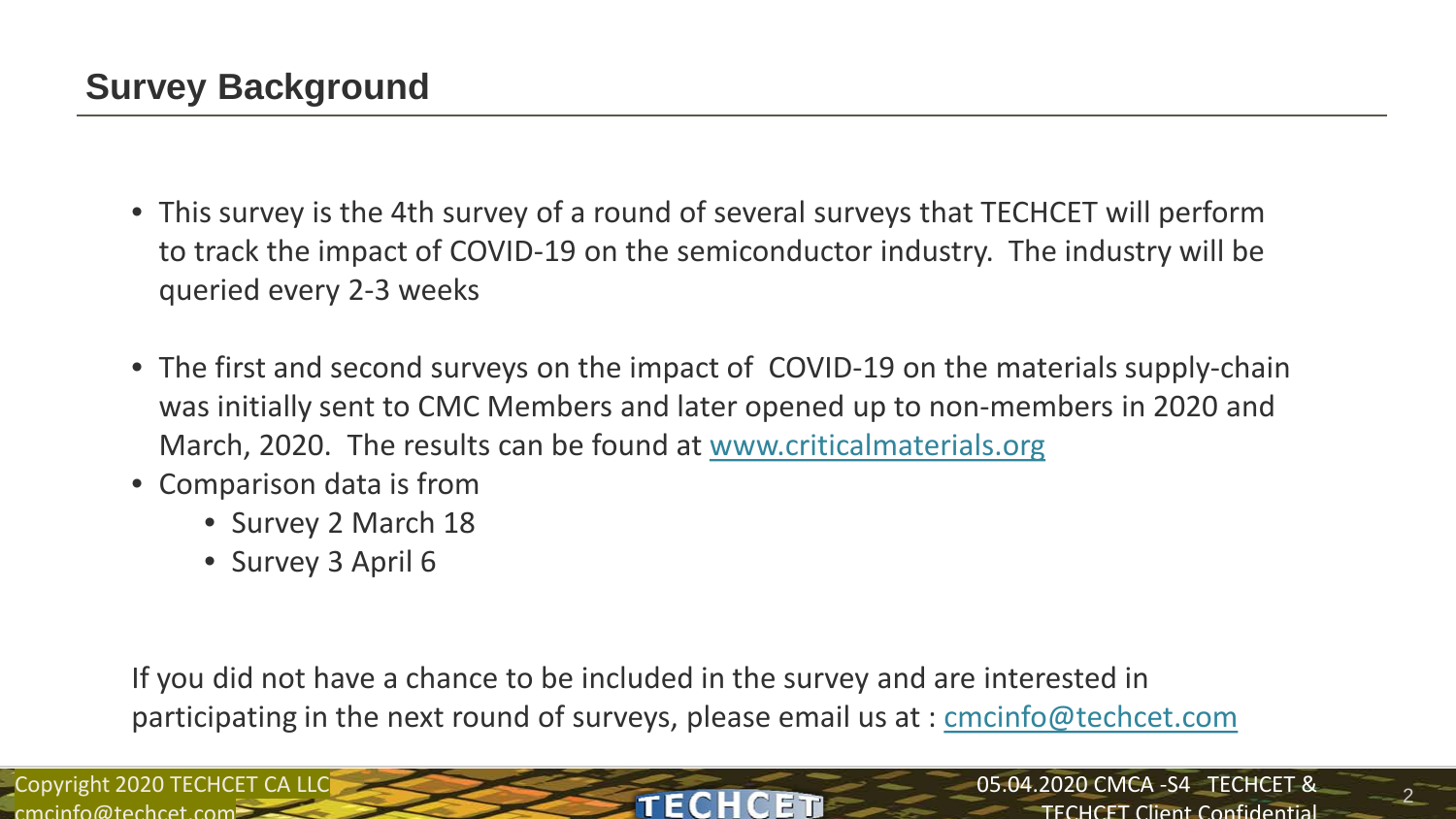This report represents the interpretation and analysis of information generally available to the public or released by responsible agencies or individuals. Data was obtained from sources considered reliable. However, accuracy or completeness is not guaranteed.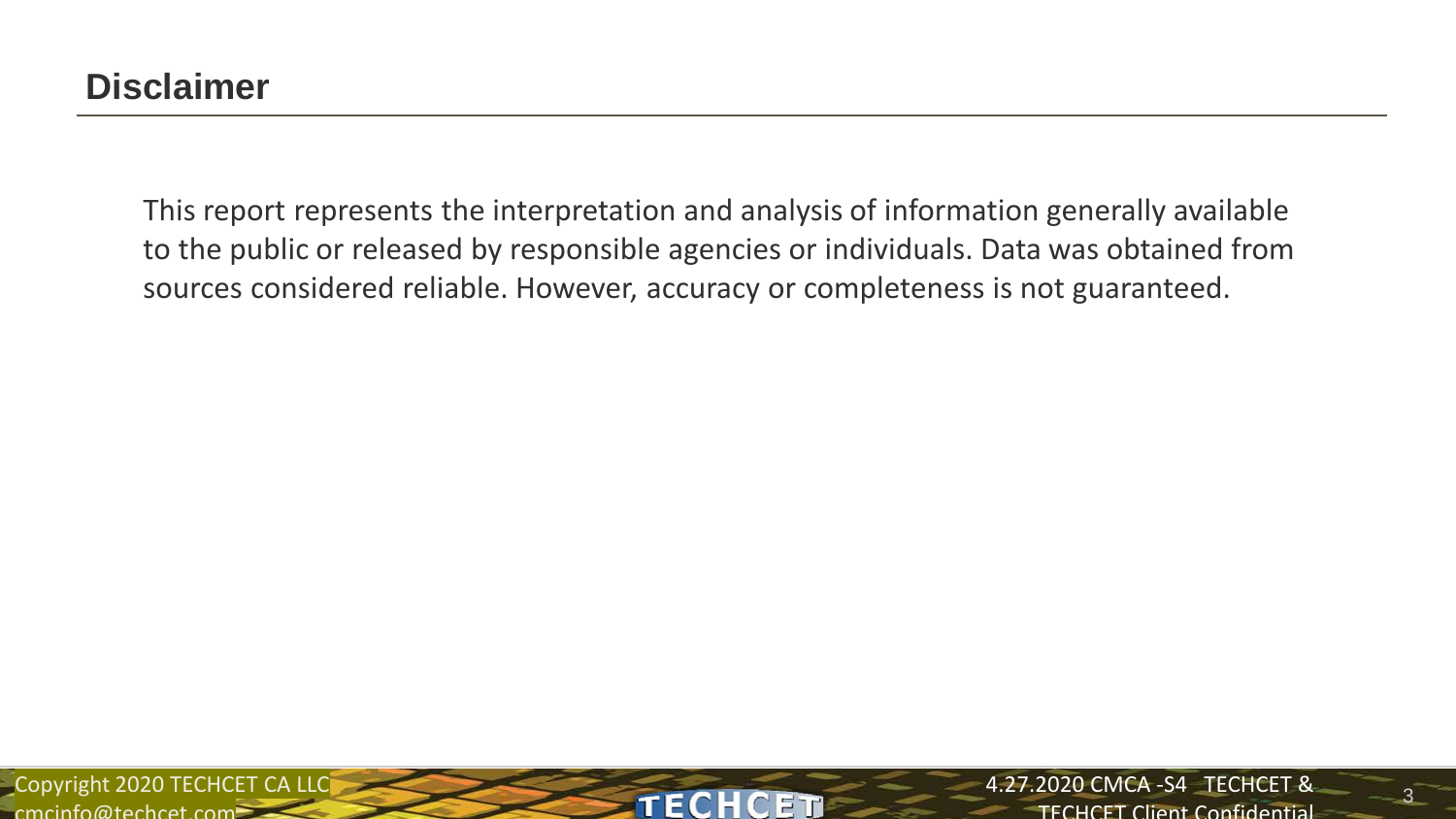• 16 responses from global suppliers with global locations

# **16**

Total Responses

Copyright 2020 TECHCET CA LLC<br>
FECHCET  $c$ mcinfo@techcet.com $=$ 

4.27.2020 CMCA -S4 TECHCET & **TECHCET Client Confidential**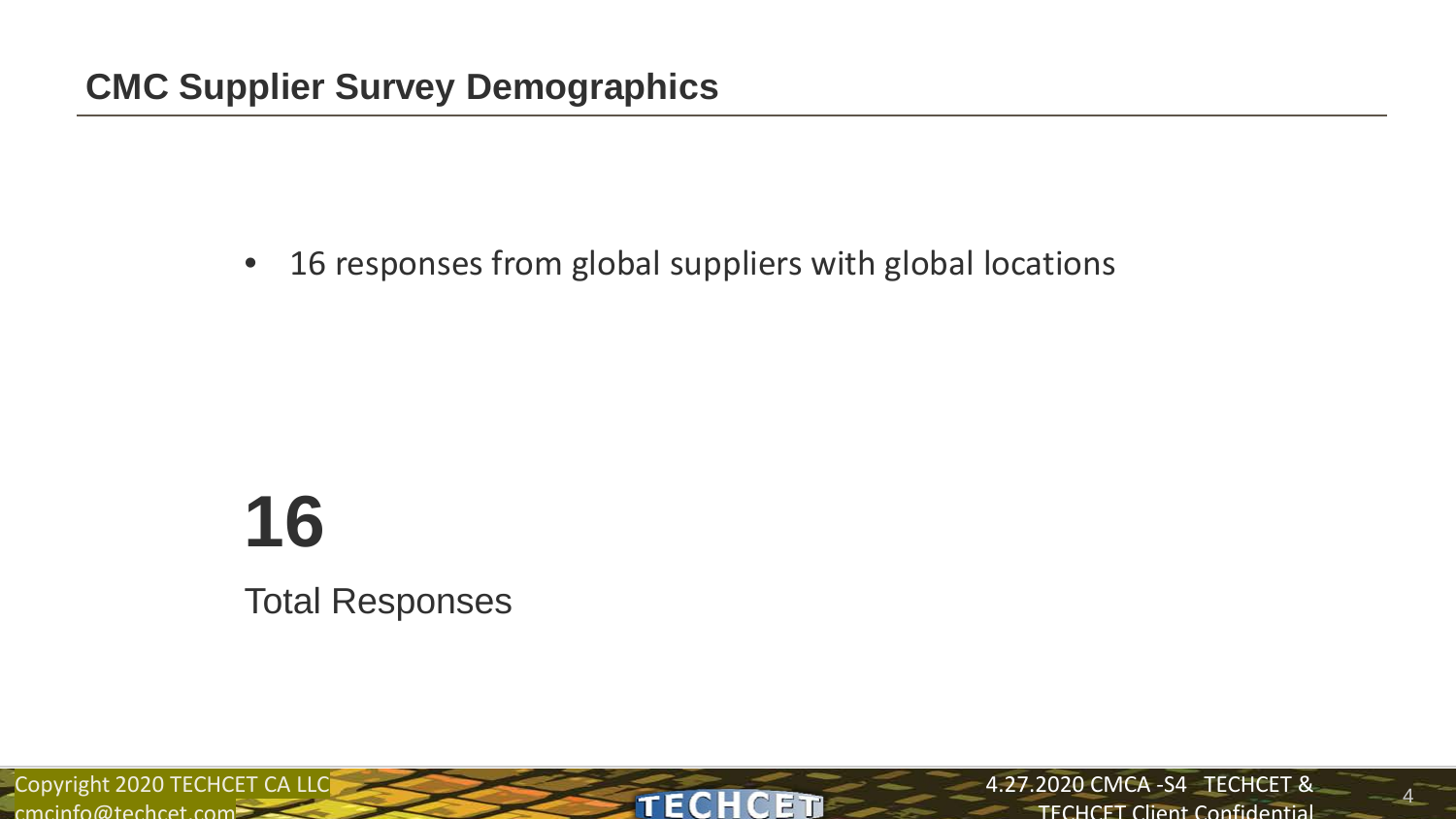## **Summary: Supplier Survey 4 May 4th**

- 60% have all restricted all travel
	- A slight uptick compared to last month at 56%
- 21% are visiting customer sites
- 100% said no customers are visiting their sites at this time
- No responding supplier companies are reporting work force reductions
	- Same at March at 100% not experience WFR
- 1 company has a US location temporally shut down
	- This is the same as last month
- Order volumes seem to be increasing or slightly the same as last year
- 33% are experience supply chain disruption
	- About the same as last month at 31%
- Of those who indicated supply-chain disruptions are a problem, international logistics appears to be a the biggest issue
- 40% of respondents with supply chain disruption have issues with wet chemicals
- 60% have plans to increase inventory, the same as last month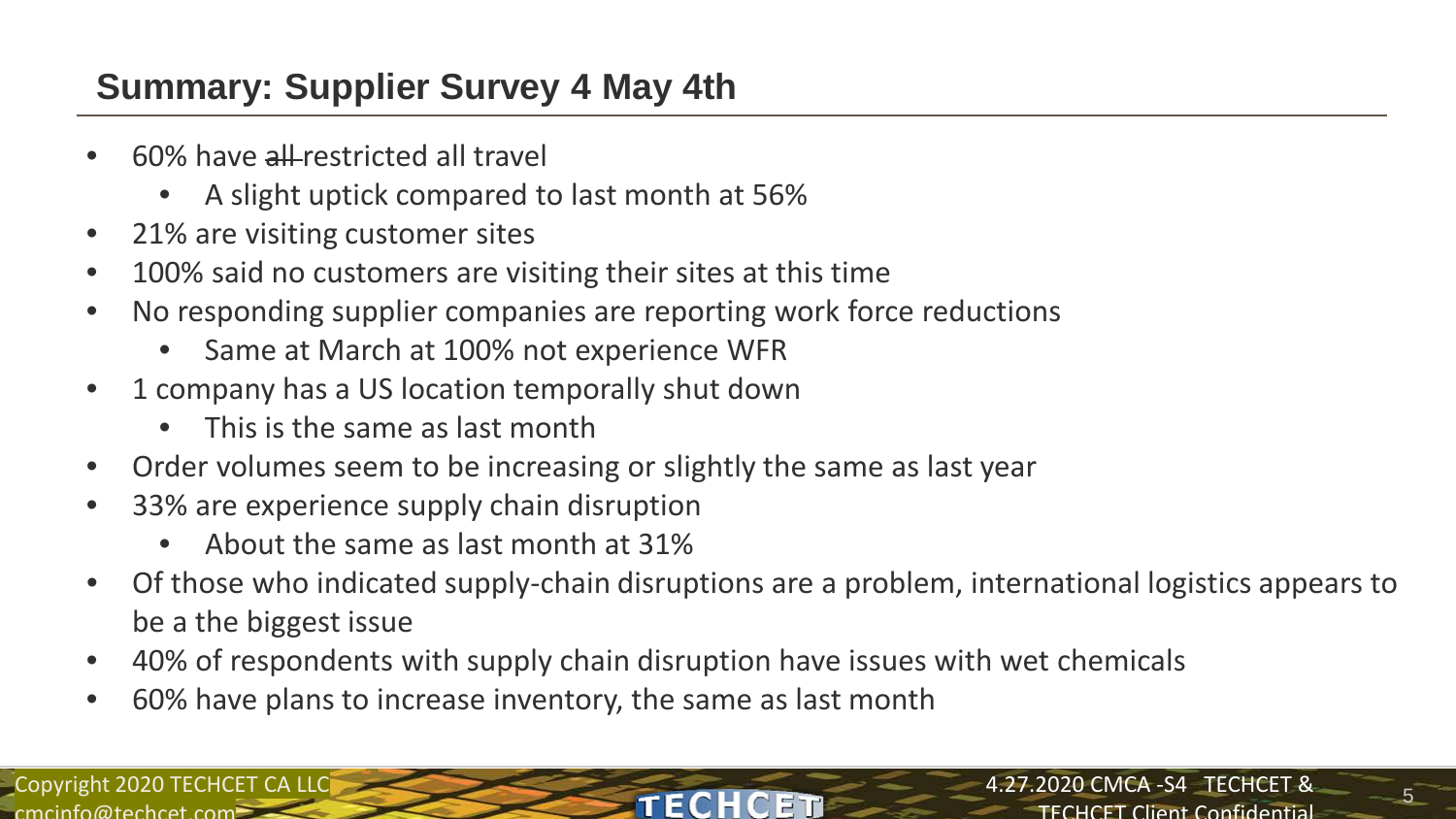## **Q2: Where is/are your production/operations located? ( check all that apply)**



**TECH** 

C ETN

Copyright 2020 TECHCET CA LLC  $c$ mcinfo@techcet.com

4.27.2020 CMCA -S4 TECHCET & TECHCET Client Confidential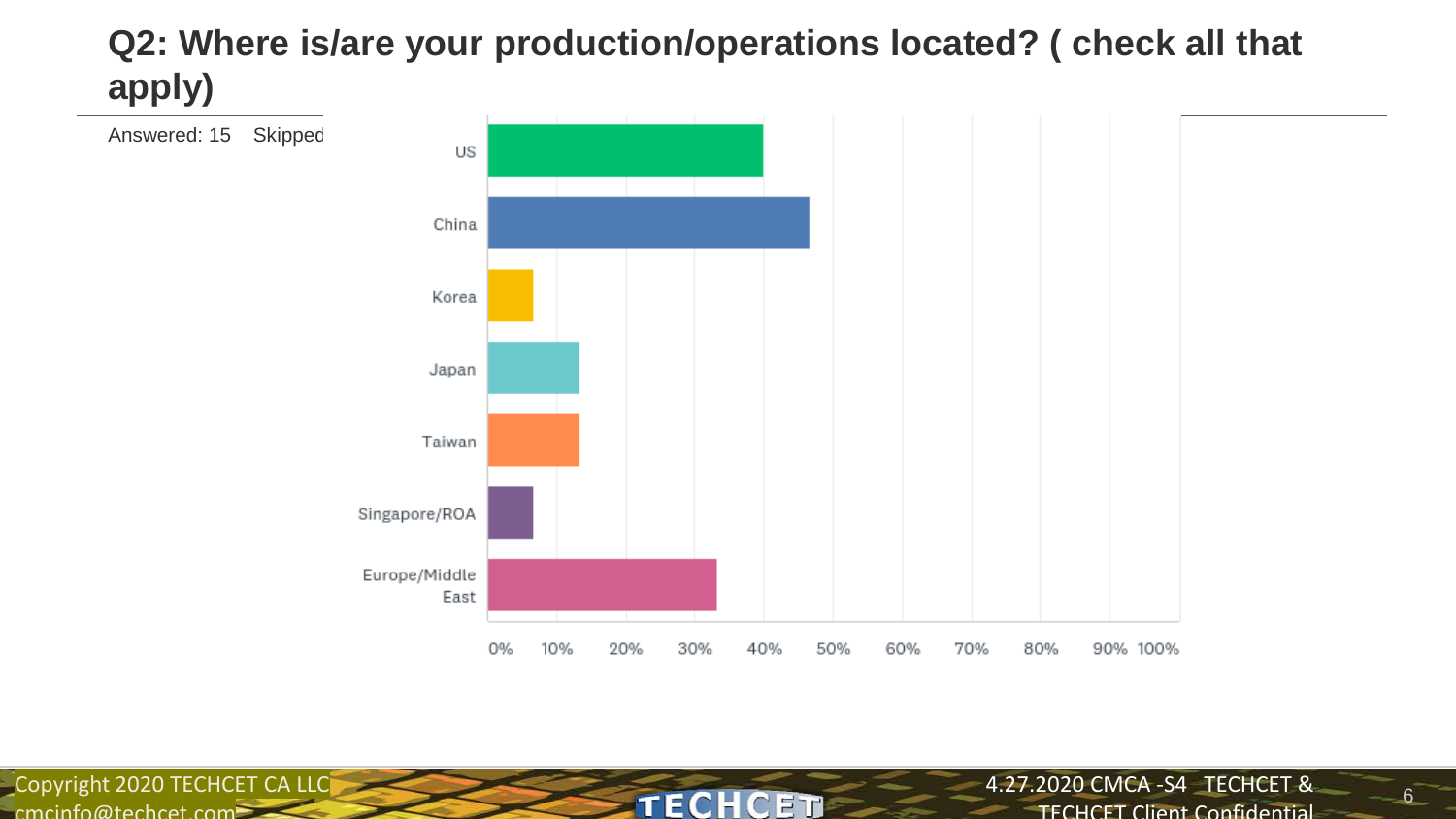## **Q2: Where is/are your production/operations located? ( check all that apply)**

**TECHCET** 

Answered: 15 Skipped: 0

| <b>ANSWER CHOICES</b> | <b>RESPONSES</b> |   |
|-----------------------|------------------|---|
| US                    | 40.00%           | 6 |
| China                 | 46.67%           | 7 |
| Korea                 | 6.67%            | 1 |
| Japan                 | 13.33%           | 2 |
| Taiwan                | 13.33%           | 2 |
| Singapore/ROA         | 6.67%            | 1 |
| Europe/Middle East    | 33.33%           | 5 |
| Total Respondents: 15 |                  |   |

Copyright 2020 TECHCET CA LLC  $c$ mcinfo@techcet.com $=$ 

4.27.2020 CMCA -S4 TECHCET &

TECHCET Client Confidential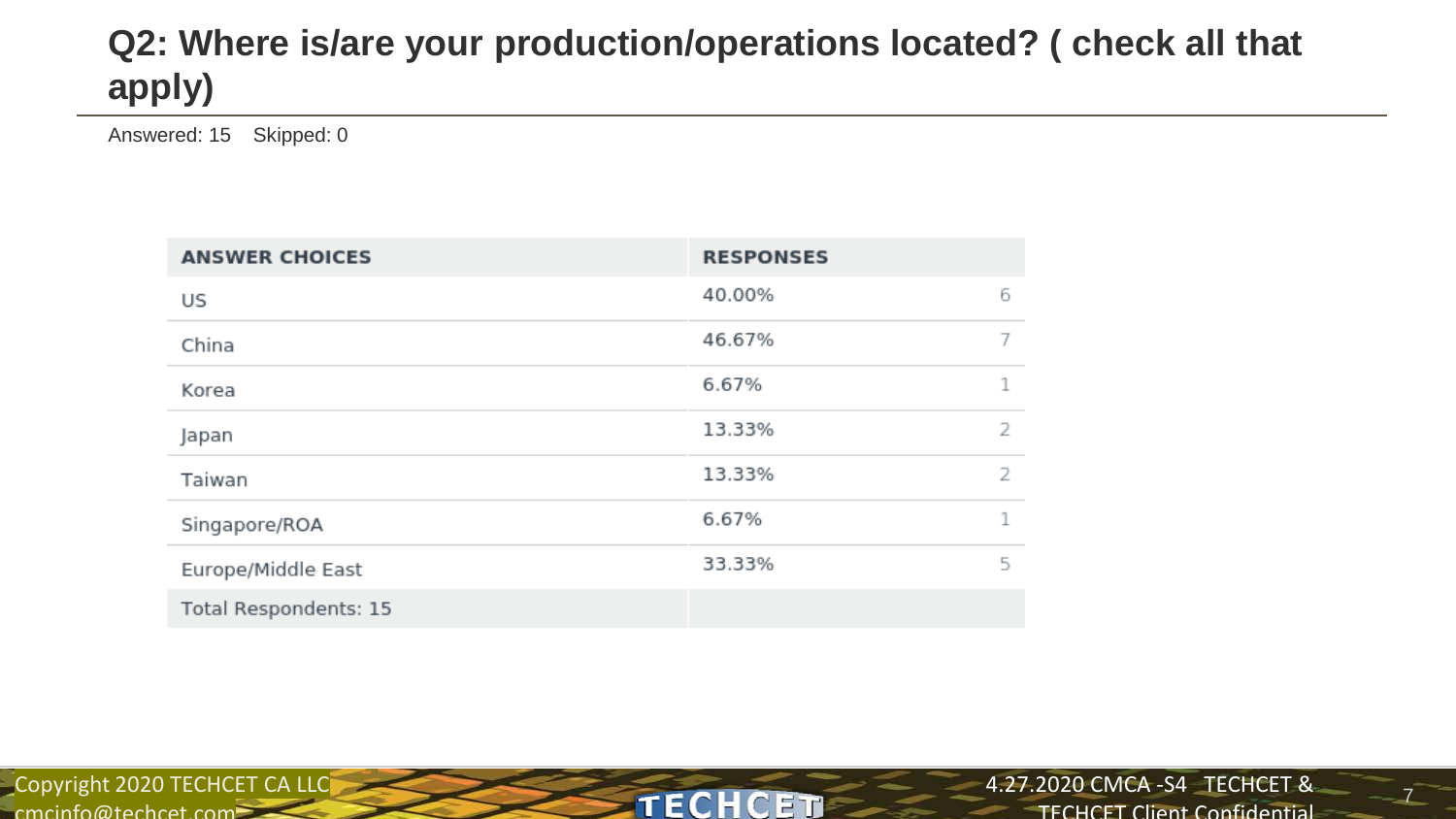## **Q3: Is your company continuing to restrict travel and by what means? (CHECK ALL THAT APPLY)**



TECH

C FT

Copyright 2020 TECHCET CA LLC  $c$ mcinfo@techcet.com

4.27.2020 CMCA -S4 TECHCET & TECHCET Client Confidential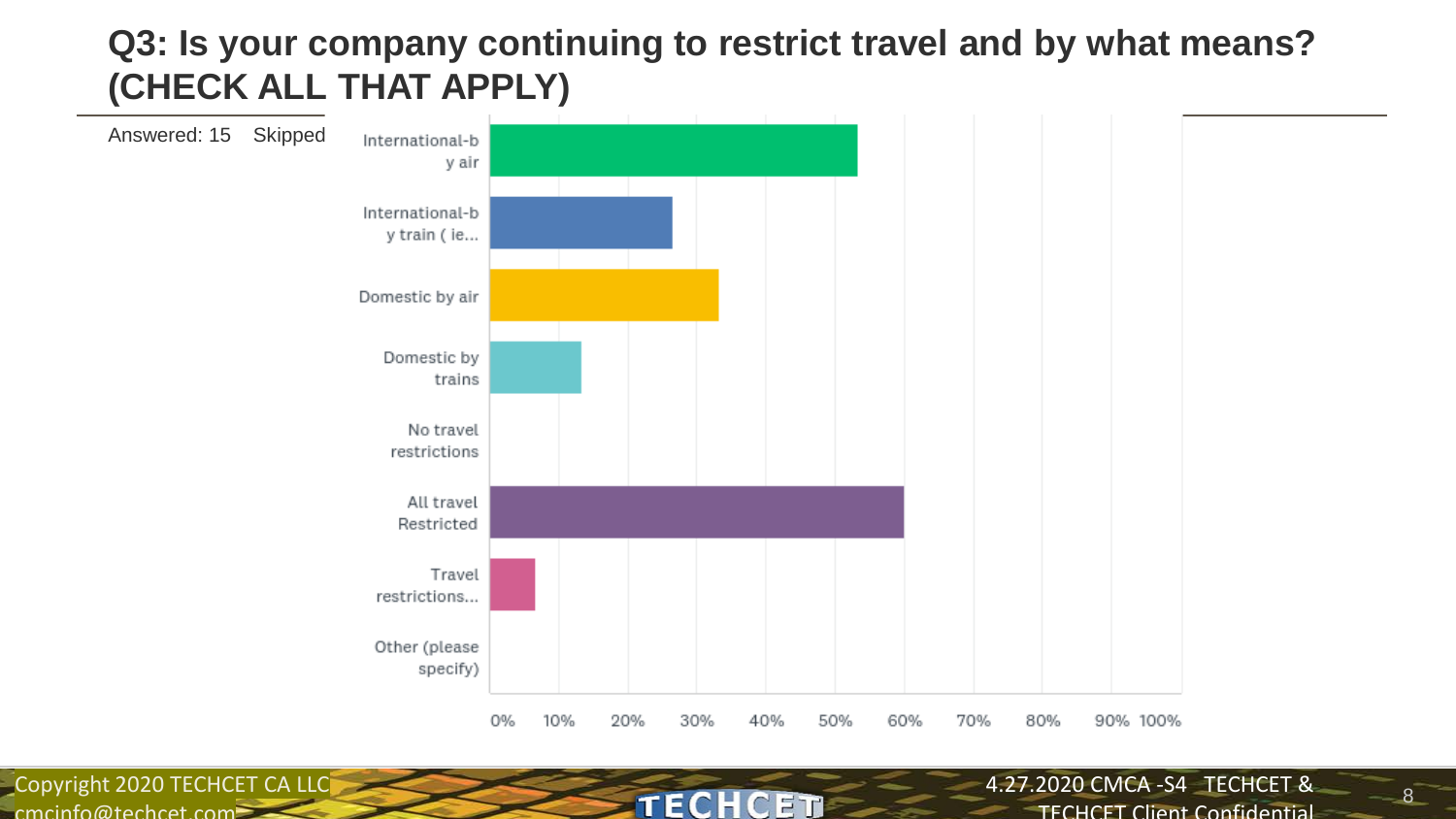## **Q3: Is your company continuing to restrict travel and by what means? (CHECK ALL THAT APPLY)**

Answered: 15 Skipped: 0

| <b>ANSWER CHOICES</b>                                                 | <b>RESPONSES</b> |          | <b>RESPONSES</b> |   |
|-----------------------------------------------------------------------|------------------|----------|------------------|---|
| International-by air                                                  | 53.33%           | 8        | 50.00%           | 8 |
| International-by train (ie. cross-borders between European countries) | 26.67%           | 4        | 18.75%           | з |
| Domestic by air                                                       | 33.33%           | 5        | 18.75%           | 3 |
| Domestic by trains                                                    | 13.33%           | 2        | 6.25%            |   |
| No travel restrictions                                                | 0.00%            | $\Omega$ |                  |   |
| All travel Restricted                                                 | 60.00%           | 9        | 0.00%            |   |
| Travel restrictions are easing                                        | 6.67%            | Τ.       | 56.25%           | q |
| Other (please specify)                                                | $0.00\%$         | $\Omega$ | 6.25%            |   |
| Total Respondents: 15                                                 |                  |          |                  |   |

**TECHCET** 

Copyright 2020 TECHCET CA LLC  $c$ mcinfo@techcet.com $=$ 

4.27.2020 CMCA -S4 TECHCET & TECHCET Client Confidential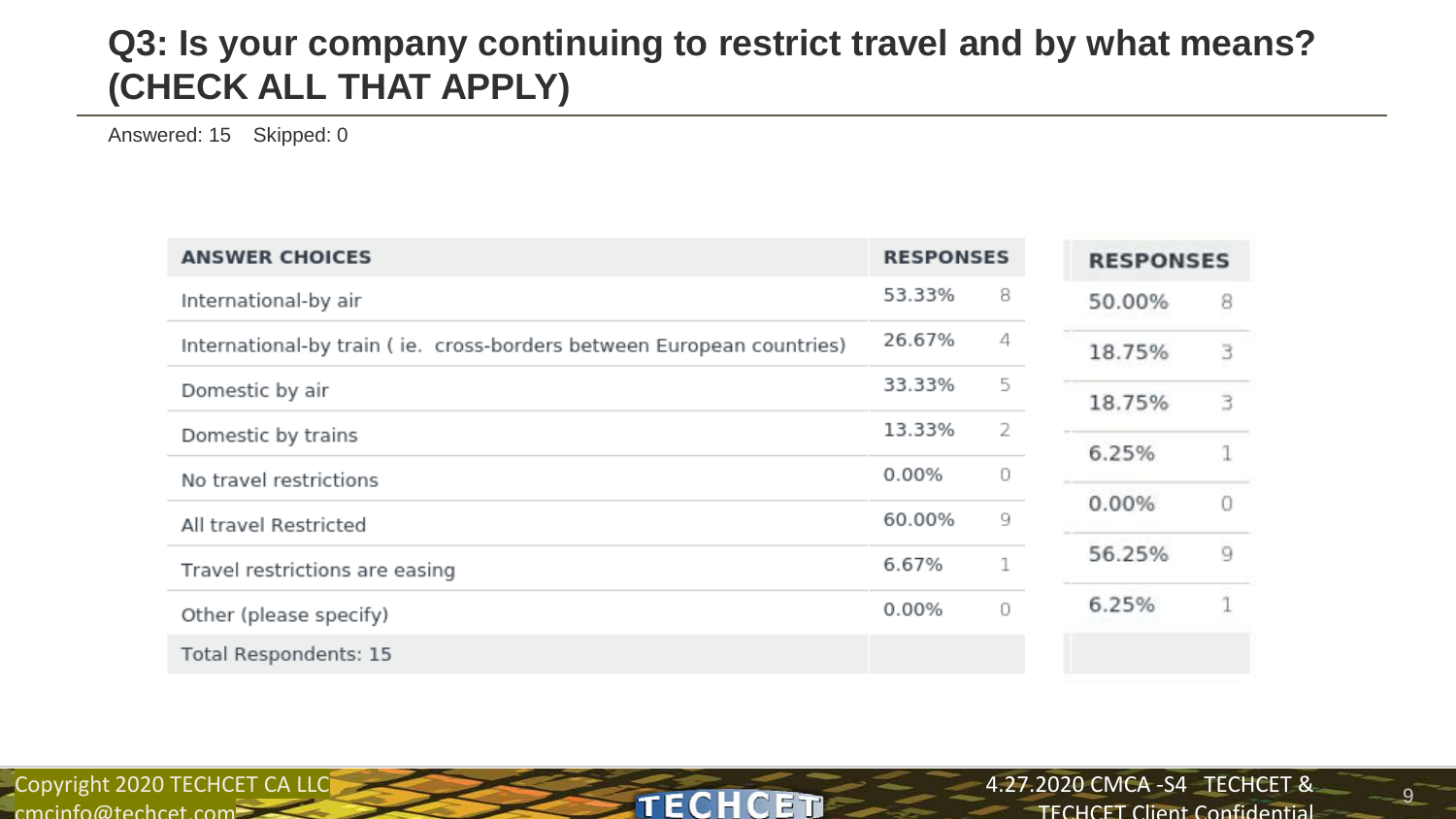## **Q4: For non-employee (visitors) coming to your site, has your company restricted entrance to those...**



TECH

C FT

Copyright 2020 TECHCET CA LLC  $c$ mcinfo@techcet.com

4.27.2020 CMCA -S4 TECHCET & TECHCET Client Confidential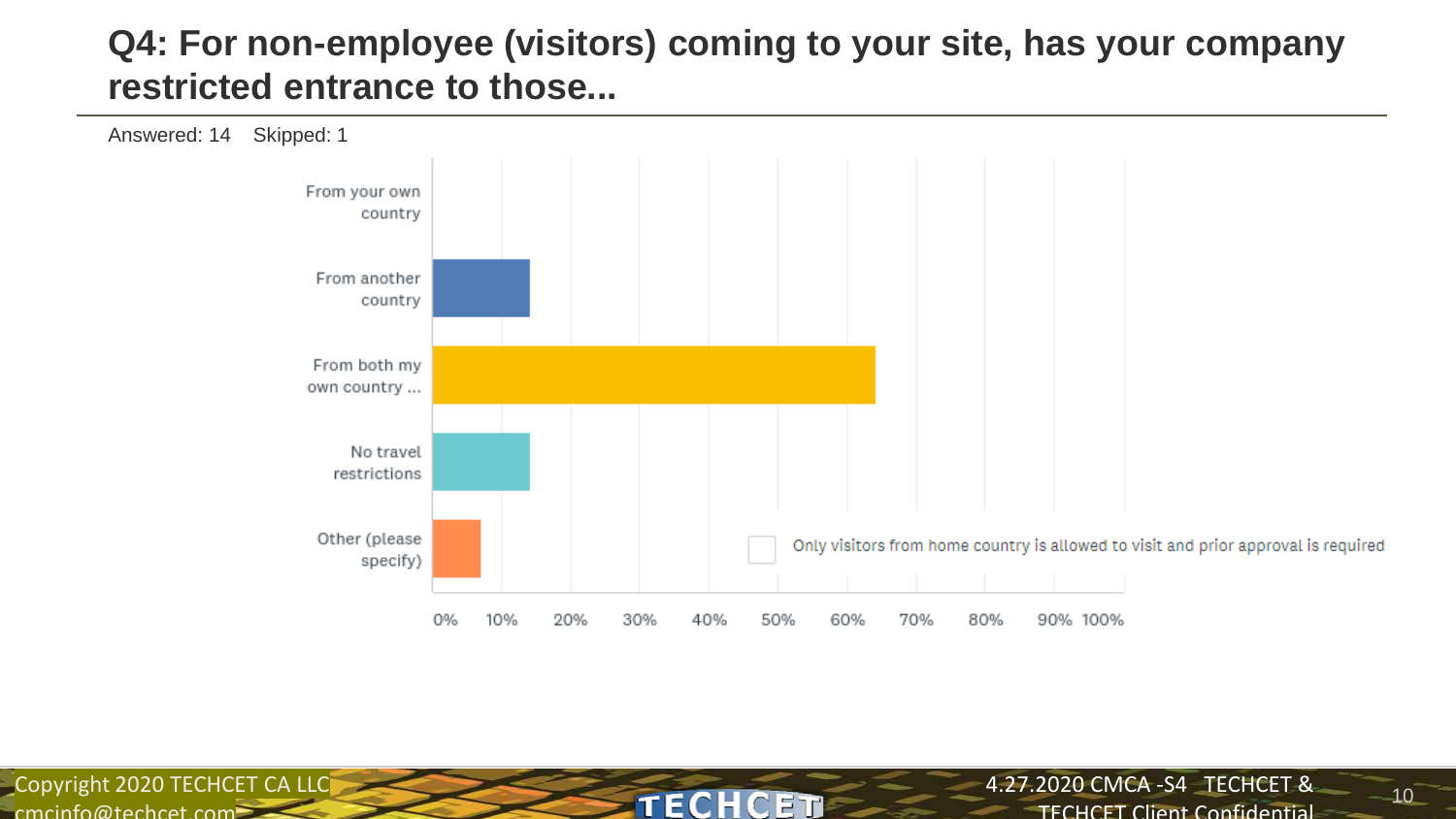## **Q4: For non-employee (visitors) coming to your site, has your company restricted entrance to those...**

Answered: 14 Skipped: 1

| <b>ANSWER CHOICES</b>                        | <b>RESPONSES</b> |    | <b>RESPONSES</b> |
|----------------------------------------------|------------------|----|------------------|
| From your own country                        | 0.00%            | 0  | 0.00%            |
| From another country                         | 14.29%           |    | 6.67%            |
| From both my own country and another country | 64.29%           | 9  | 73.33%           |
| No travel restrictions                       | 14.29%           |    | 13.33%           |
| Other (please specify)                       | 7.14%            |    |                  |
| <b>TOTAL</b>                                 |                  | 14 | 6.67%            |
|                                              |                  |    |                  |

**TECHCET** 

Copyright 2020 TECHCET CA LLC  $c$ mcinfo@techcet.com $=$ 

4.27.2020 CMCA -S4 TECHCET & TECHCET Client Confidential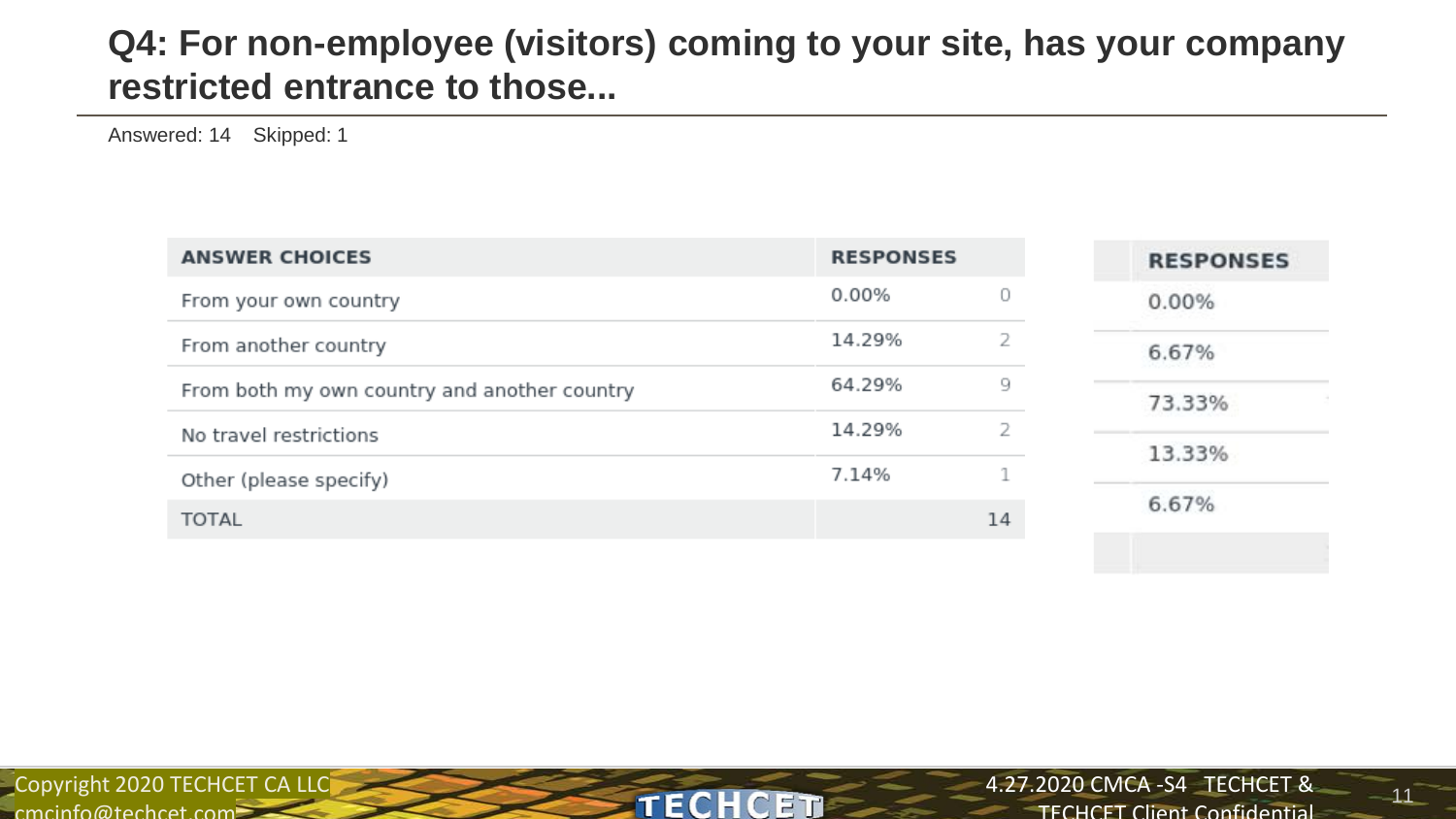## **Q5: Are you visiting customer sites?**

Answered: 14 Skipped: 1



**TECHCET** 

Copyright 2020 TECHCET CA LLC

4.27.2020 CMCA -S4 TECHCET & TECHCET Client Confidential

 $12^{-}$ 

 $c$ mcinfo@techcet.com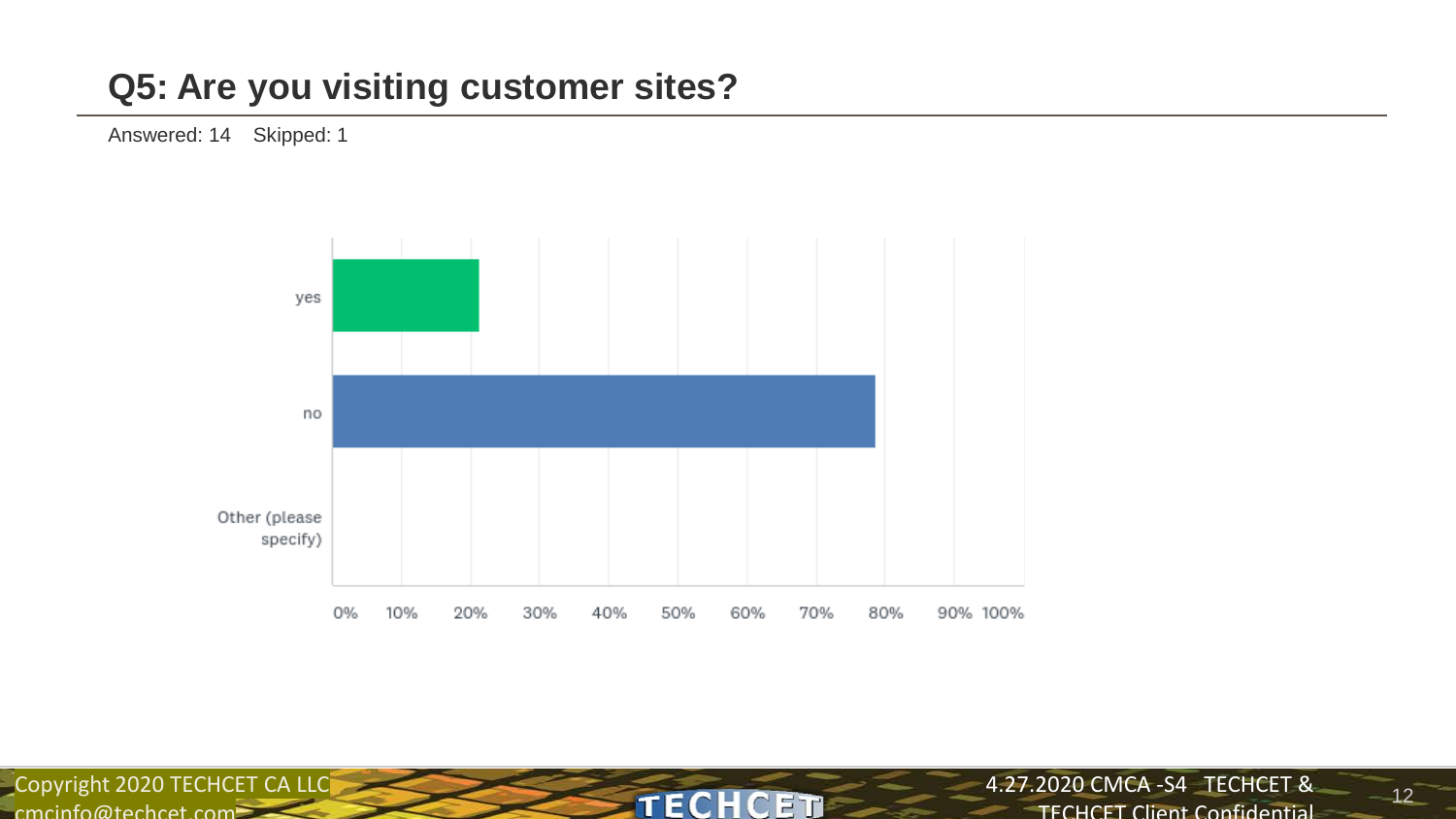## **Q5: Are you visiting customer sites?**

Answered: 14 Skipped: 1

| <b>ANSWER CHOICES</b>  | <b>RESPONSES</b> |
|------------------------|------------------|
| yes                    | 21.43%<br>в      |
| no                     | 11<br>78.57%     |
| Other (please specify) | 0.00%            |
| <b>TOTAL</b>           | 14               |

**TECHCET** 

 $13^{-}$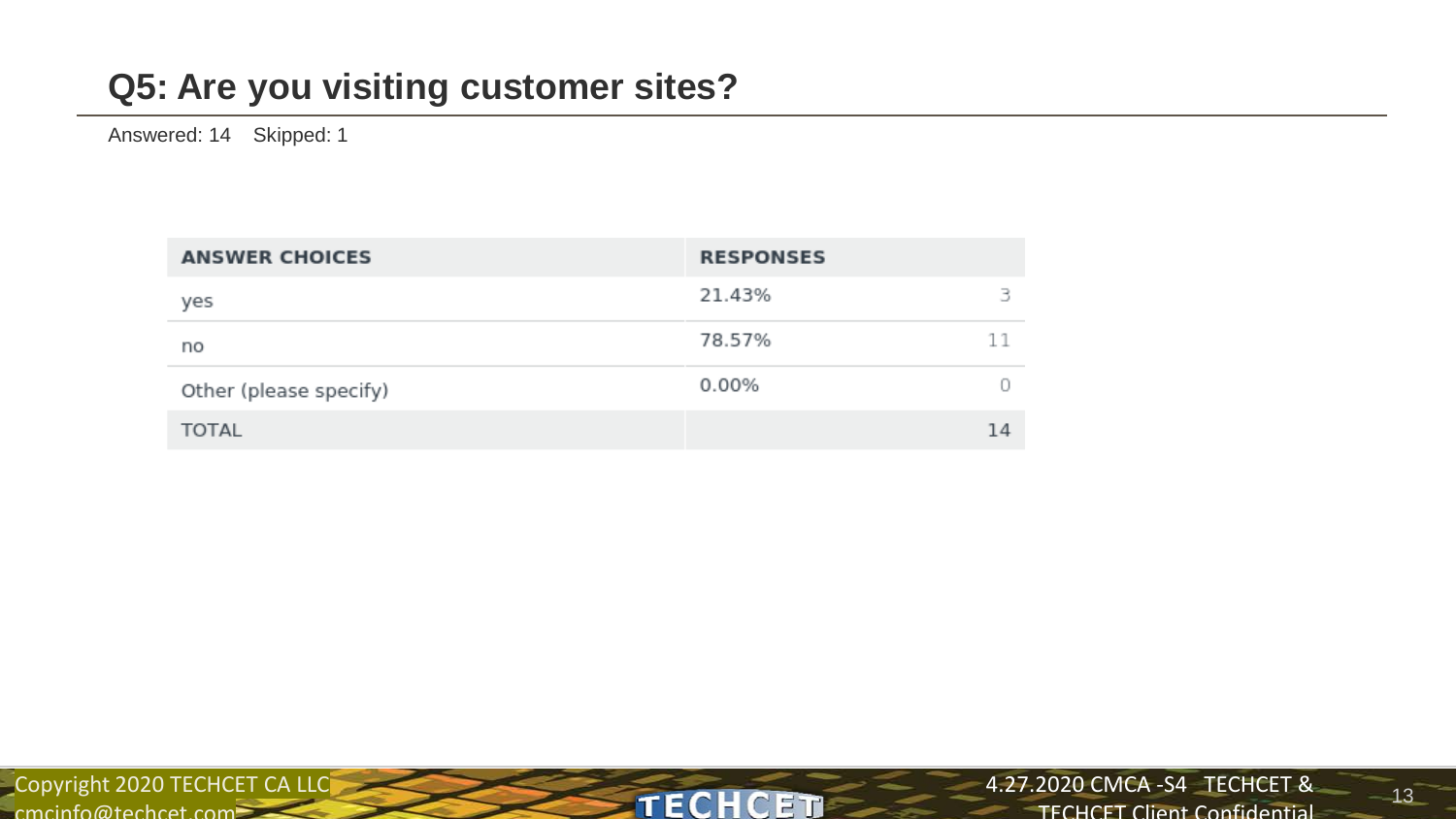## **Q6: Are your customers visiting at your site(s)? ( i.e. supplier audits)**

Answered: 15 Skipped: 0



**TECH** 

C ET

Copyright 2020 TECHCET CA LLC  $c$ mcinfo@techcet.com

4.27.2020 CMCA -S4 TECHCET & **TECHCET Client Confidential**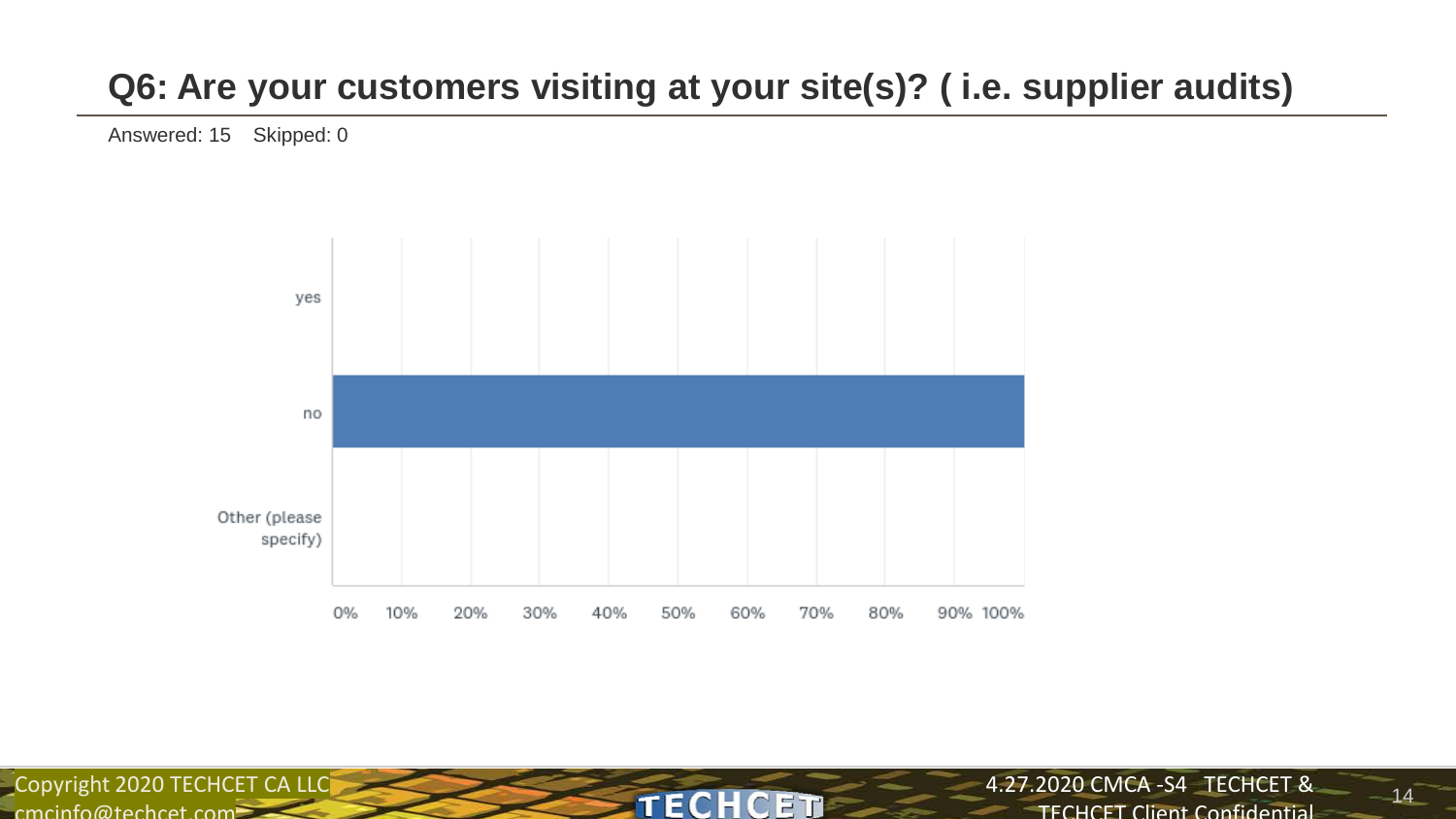## **Q6: Are your customers visiting at your site(s)? ( i.e. supplier audits)**

**TECHCET** 

Answered: 15 Skipped: 0

| <b>ANSWER CHOICES</b>  | <b>RESPONSES</b> |
|------------------------|------------------|
| yes                    | 0.00%            |
| no                     | 100.00%<br>15    |
| Other (please specify) | 0.00%            |
| <b>TOTAL</b>           | 15               |

Copyright 2020 TECHCET CA LLC  $c$ mcinfo@techcet.com $\geq$ 

 $15^{-}$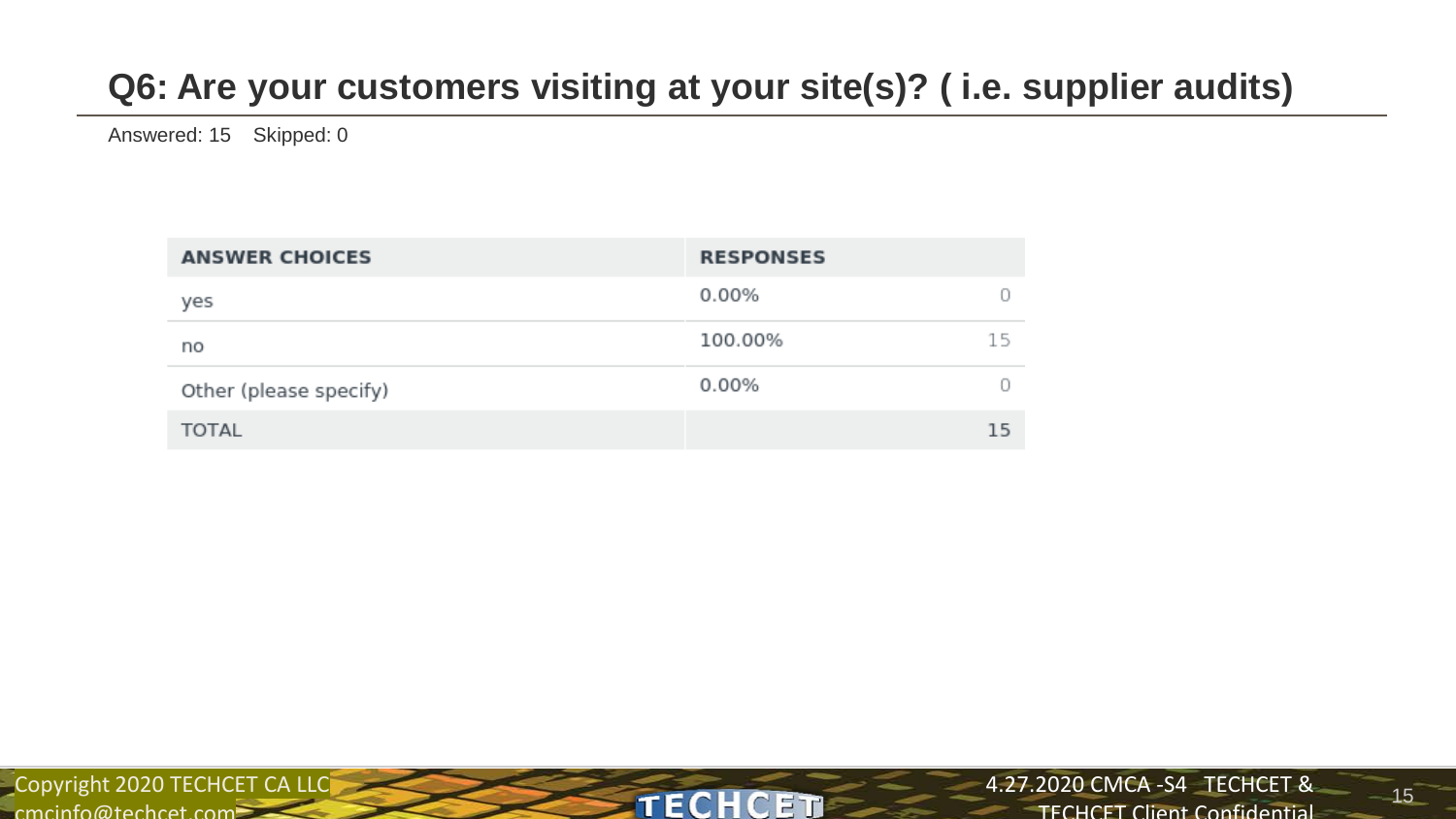## **Q7: Is your company experiencing any workforce reduction? ( check all the apply)**



**TECH** 

C ETN

Copyright 2020 TECHCET CA LLC cmcinfo@techcet.com

4.27.2020 CMCA -S4 TECHCET &

TECHCET Client Confidential

 $16^{-}$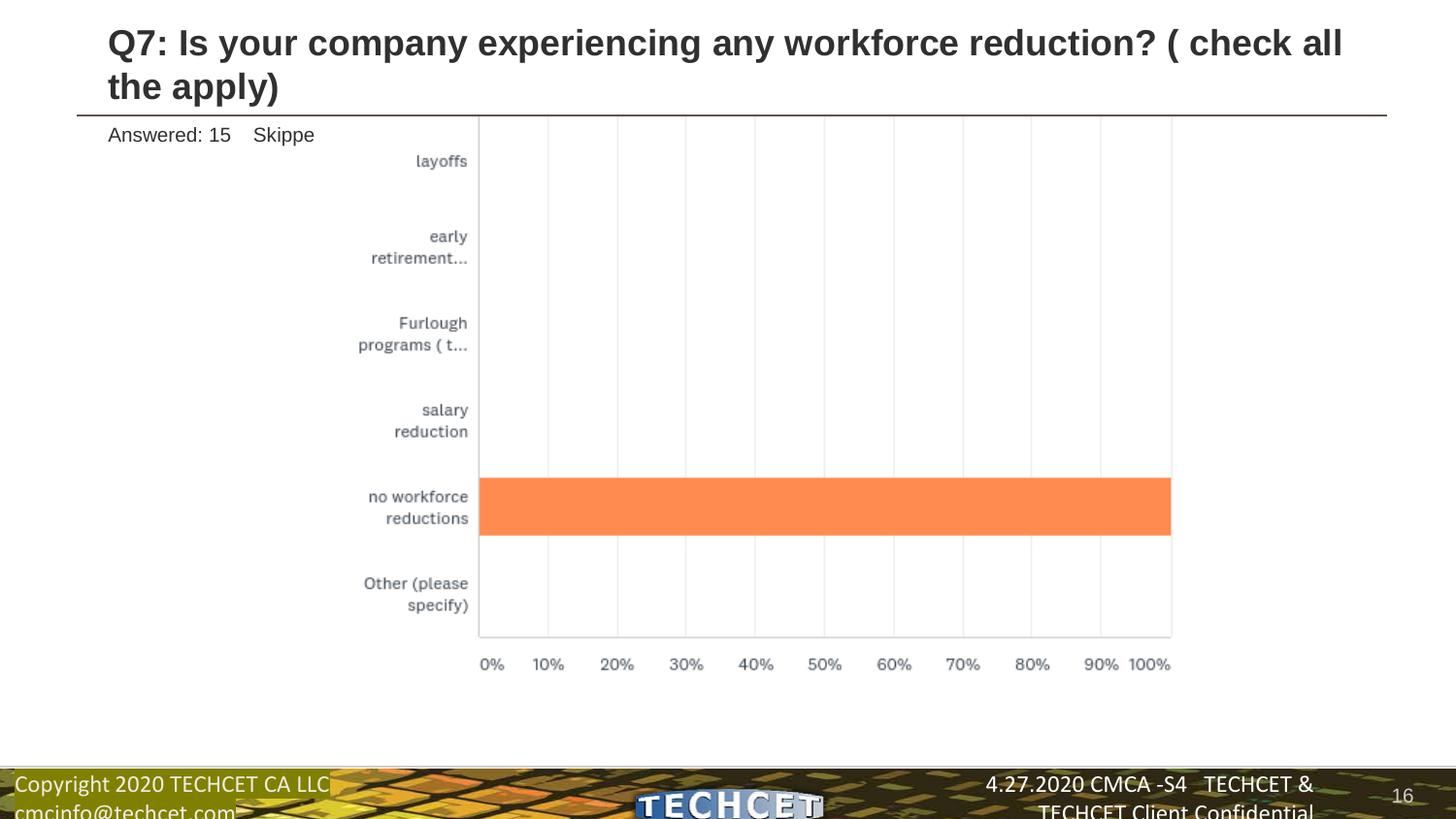## **Q7: Is your company experiencing any workforce reduction? ( check all the apply)**

**TECHCET** 

| .            |                       |                                                            |         |    |
|--------------|-----------------------|------------------------------------------------------------|---------|----|
| Answered: 15 | Skippod: 0            | <del>Survey 4</del>                                        |         |    |
|              | <b>ANSWER CHOICES</b> | <b>RESPONSES</b>                                           |         |    |
|              |                       | layoffs                                                    | 0.00%   |    |
|              |                       | early retirement packages                                  | 0.00%   |    |
|              |                       | Furlough programs (time off without pay, but get benefits) | 0.00%   |    |
|              |                       | salary reduction                                           | 0.00%   |    |
|              |                       | no workforce reductions                                    | 100.00% | 15 |
|              |                       | Other (please specify)                                     | 0.00%   |    |
|              |                       | Total Respondents: 15                                      |         |    |
|              |                       |                                                            |         |    |

#### **Survey3**

| <b>ANSWER CHOICES</b>  | <b>RESPONSES</b> |    |
|------------------------|------------------|----|
| yes                    | $0.00\%$         |    |
| no                     | 100.00%          | 16 |
| Other (please specify) | 0.00%            |    |
| <b>TOTAL</b>           |                  | 16 |

Copyright 2020 TECHCET CA LLC  $c$ mcinfo@techcet.com $=$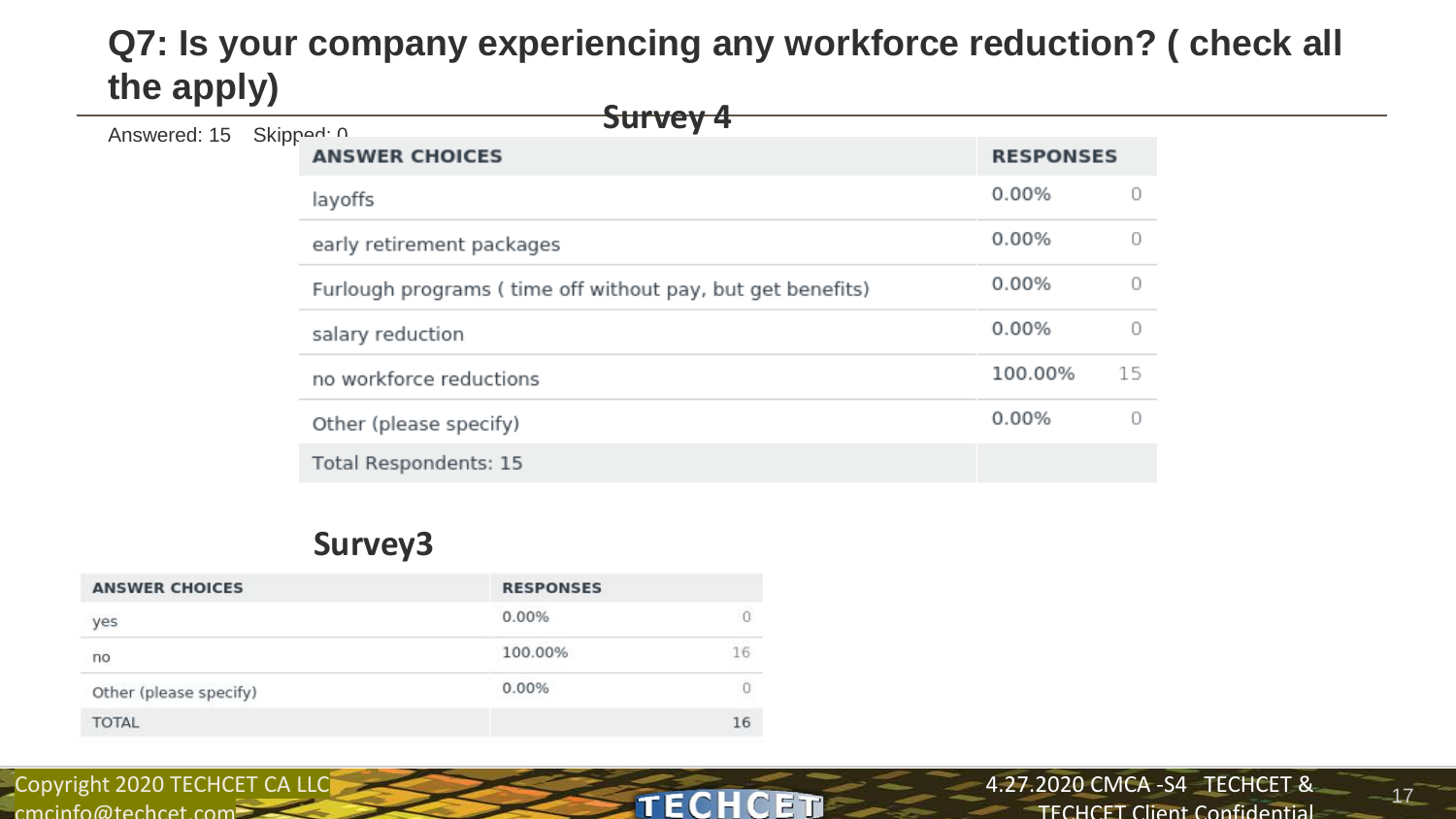#### **Q9: Are any of your locations closed, shutdown, or operating at reduced levels? If yes, please specify regions (US, China, Korea, Japan, Taiwan, Singapore/ROA, Eu/Middle East)**

Answered: 15 Skipped: 0



TECH

C

E TI

Copyright 2020 TECHCET CA LLC  $c$ mcinfo@techcet.com

4.27.2020 CMCA -S4 TECHCET & TECHCET Client Confidential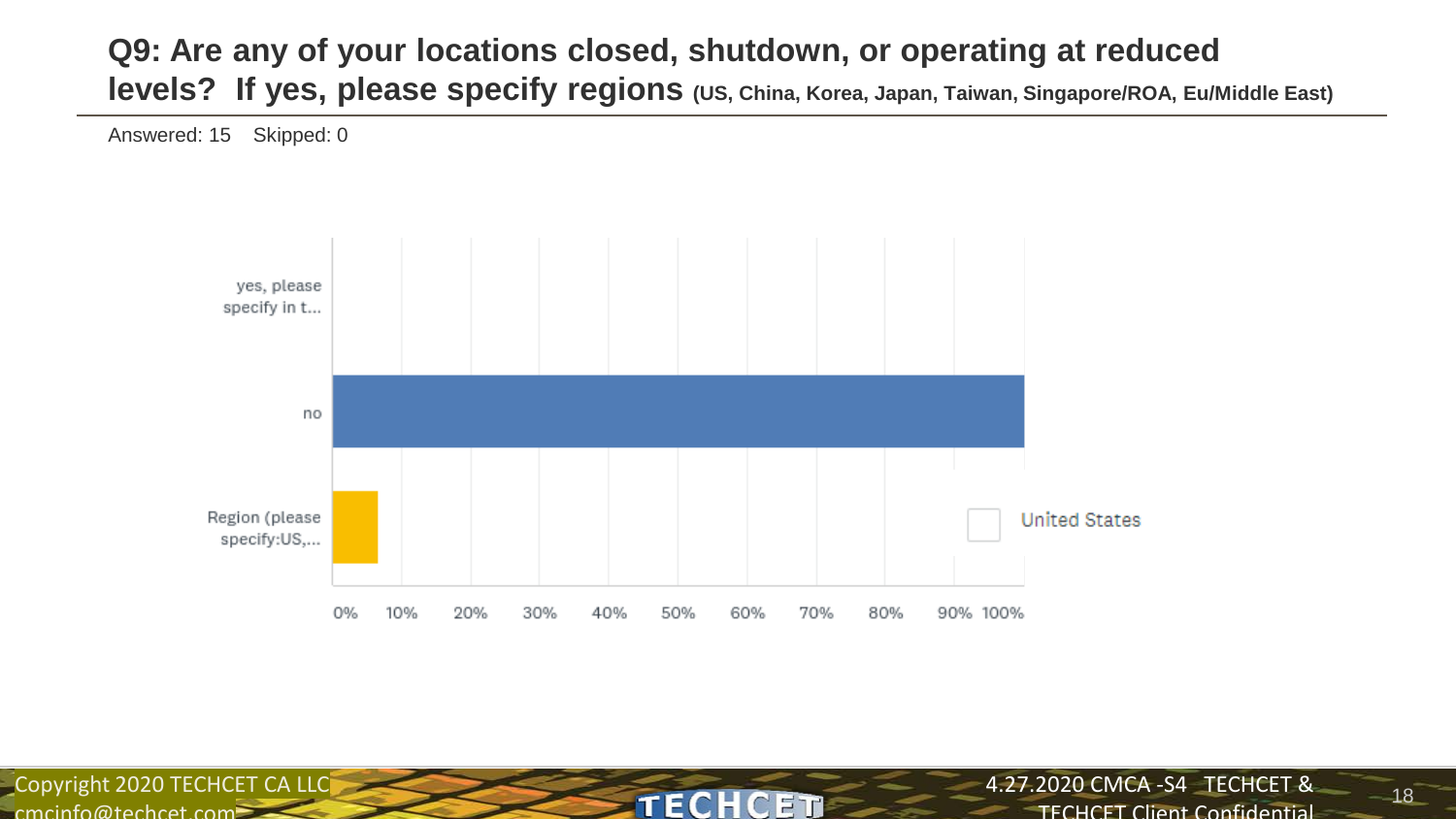#### **Q9: Are any of your locations closed, shutdown, or operating at reduced levels? If yes, please specify regions (US, China, Korea, Japan, Taiwan, Singapore/ROA, Eu/Middle East)**

Answered: 15 Skipped: 0

| <b>ANSW</b>      |                                                                                            |                  |    |
|------------------|--------------------------------------------------------------------------------------------|------------------|----|
| yes, ple         | <b>ANSWER CHOICES</b>                                                                      | <b>RESPONSES</b> |    |
| no               | yes                                                                                        | 6.25%            |    |
| Region<br>Singap | no                                                                                         | 93.75%           | 15 |
| Total R          | Region (please specify:US, China, Korea, Japan, Taiwan, Singapore/ROA,<br>Eu/Middle East)) | 6.25%            |    |
|                  | Total Respondents: 16                                                                      |                  |    |

TECH

C FT

Copyright 2020 TECHCET CA LLC  $c$ mcinfo@techcet.com

 $19^-$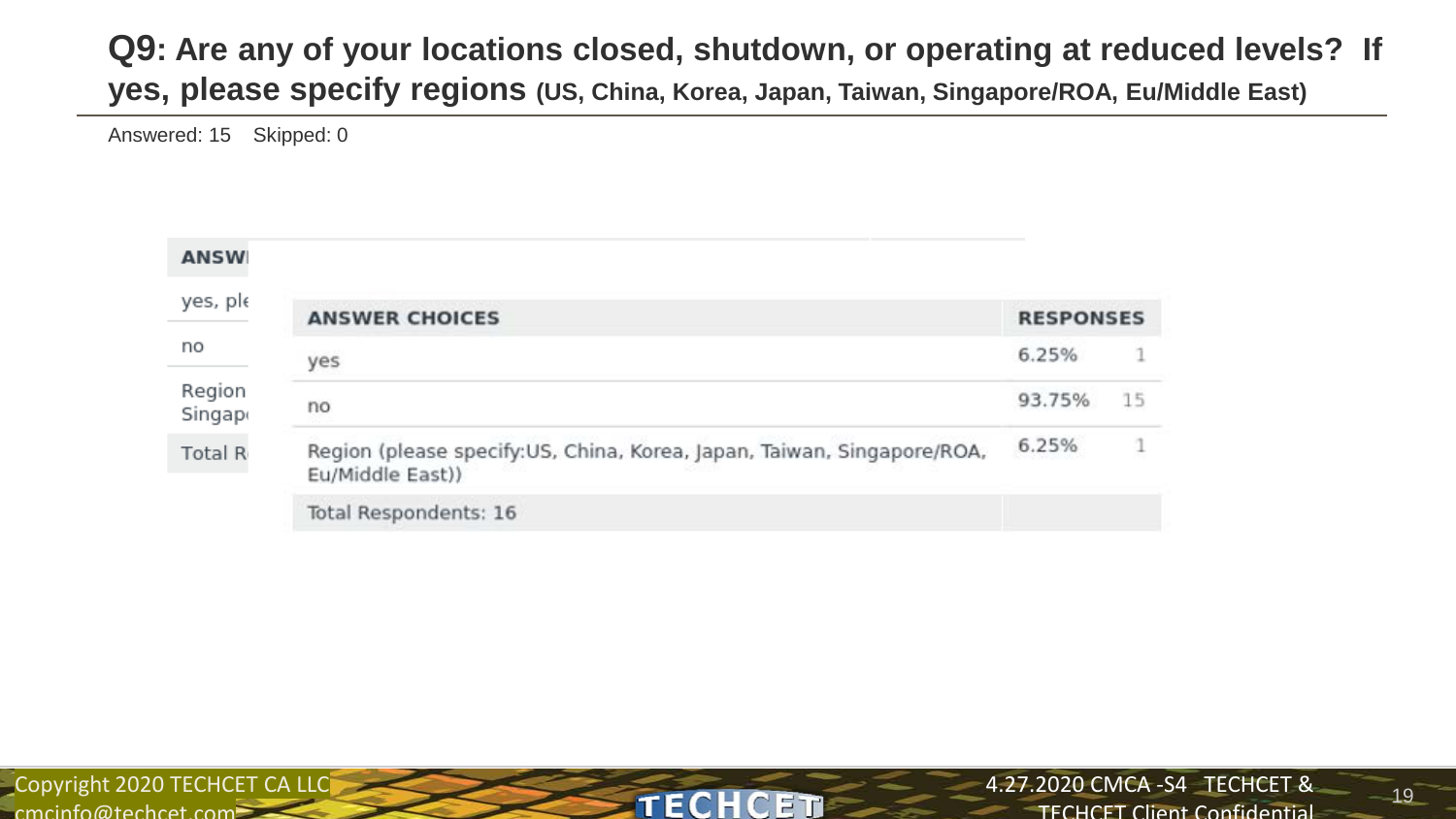## **Q10: In comparison to last year, have your order volumes from customers ..**



**TECHCET** 

Copyright 2020 TECHCET CA LLC cmcinfo@techcet.com

4.27.2020 CMCA -S4 TECHCET &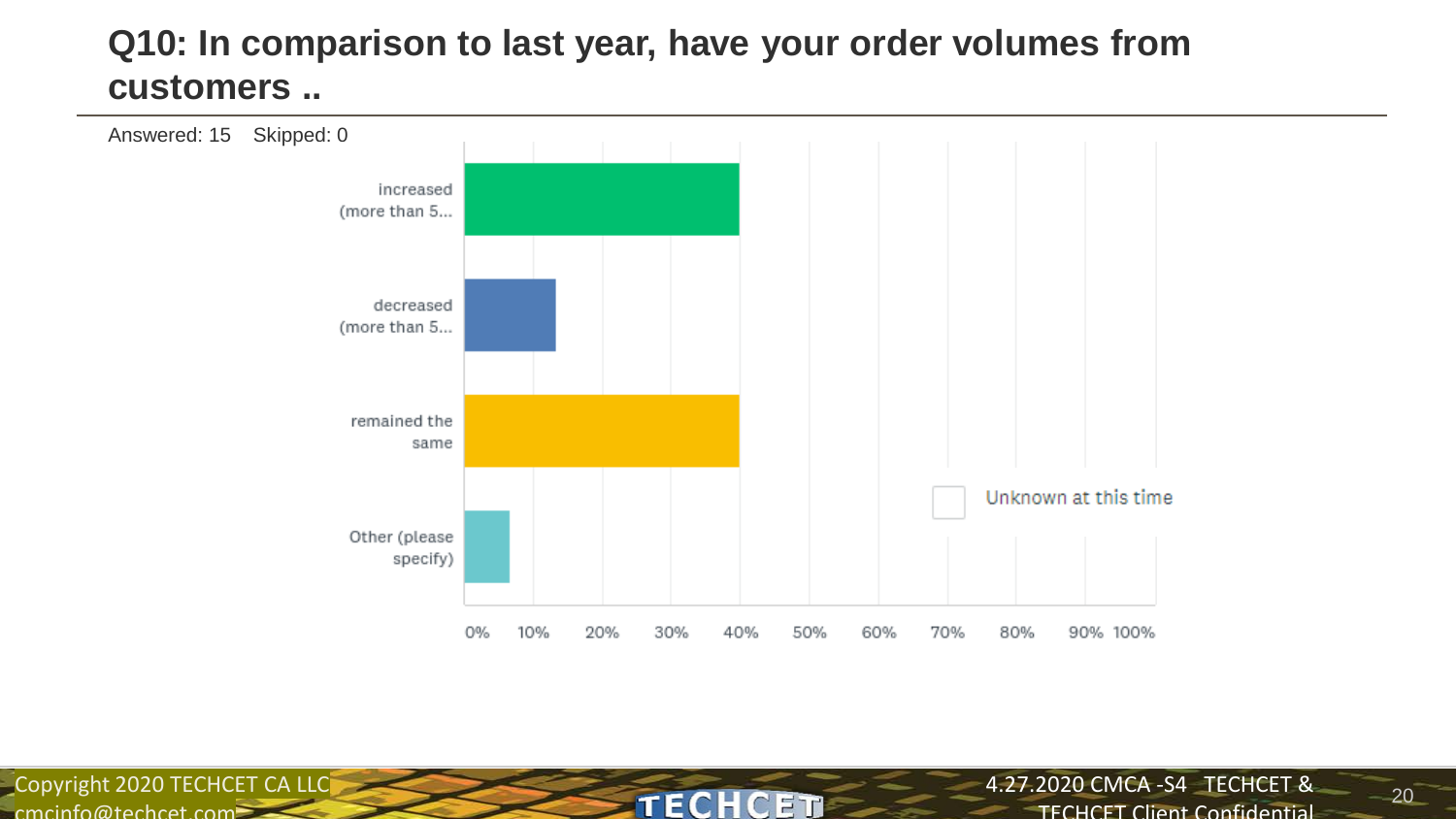## **Q10: In comparison to last year, have your order volumes from customers ..**

Answered: 15 Skipped: 0

| <b>ANSWER CHOICES</b>          | <b>RESPONSES</b> |    | <b>RESPONSES</b> |
|--------------------------------|------------------|----|------------------|
| increased (more than 5% Yr/Yr) | 40.00%           | 6  | 43.75%           |
| decreased (more than 5% Yr/Yr) | 13.33%           |    | 0.00%            |
| remained the same              | 40.00%           | 6  | 43.75%           |
| Other (please specify)         | 6.67%            |    | 12.50%           |
| <b>TOTAL</b>                   |                  | 15 |                  |

**TECHCET** 

Copyright 2020 TECHCET CA LLC cmcinfo@techcet.com

 $21^{-}$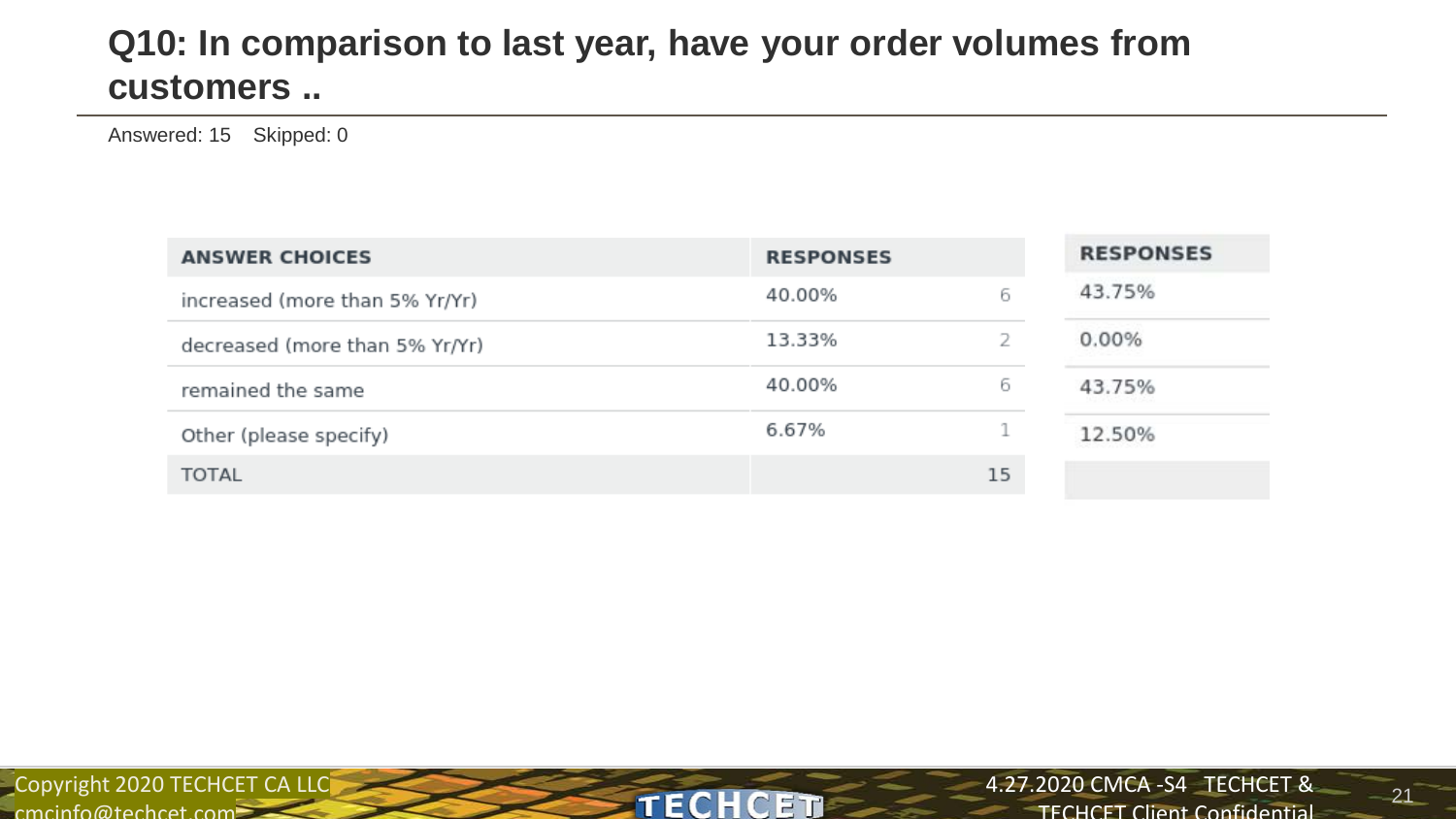## **Q11: Are you experiencing any supply chain disruption from your materials suppliers ( i.e. sub-tier suppliers) due to the corona virus?**

Answered: 15 Skipped: 0



TECH

C F T

Copyright 2020 TECHCET CA LLC

 $c$ mcinfo@techcet.com

4.27.2020 CMCA -S4 TECHCET &

TECHCET Client Confidential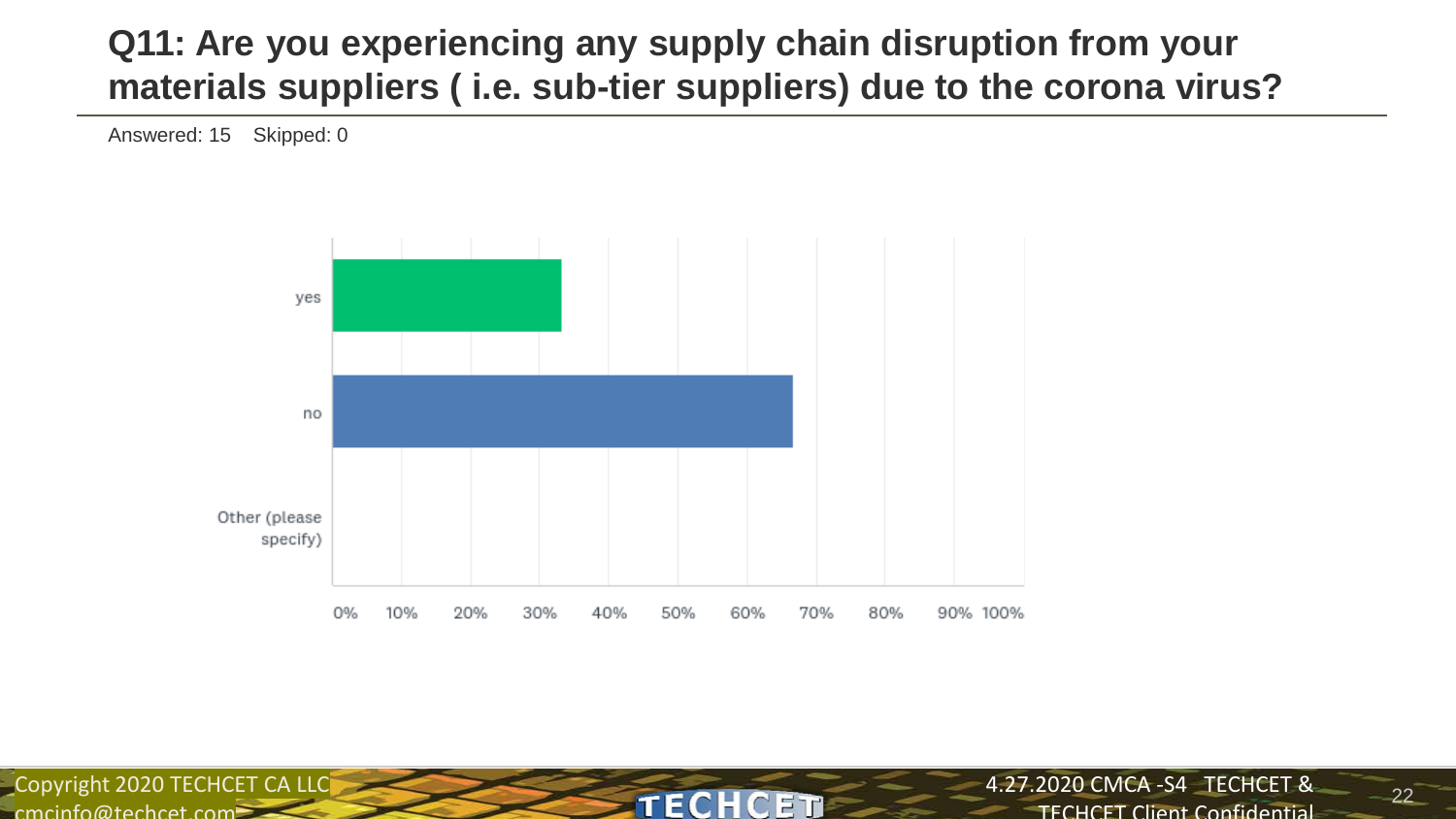## **Q11: Are you experiencing any supply chain disruption from your materials suppliers ( i.e. sub-tier suppliers) due to the corona virus?**

Answered: 15 Skipped: 0

| <b>ANSWER CHOICES</b>  | <b>RESPONSES</b> |    | <b>RESPONSES</b> |
|------------------------|------------------|----|------------------|
| yes                    | 33.33%           |    | 31.25%           |
| no                     | 66.67%           | 10 | 62.50%           |
| Other (please specify) | 0.00%            |    | 6.25%            |
| <b>TOTAL</b>           |                  | 15 |                  |

TECH

FIF

Copyright 2020 TECHCET CA LLC  $c$ mcinfo@techcet.com $\equiv$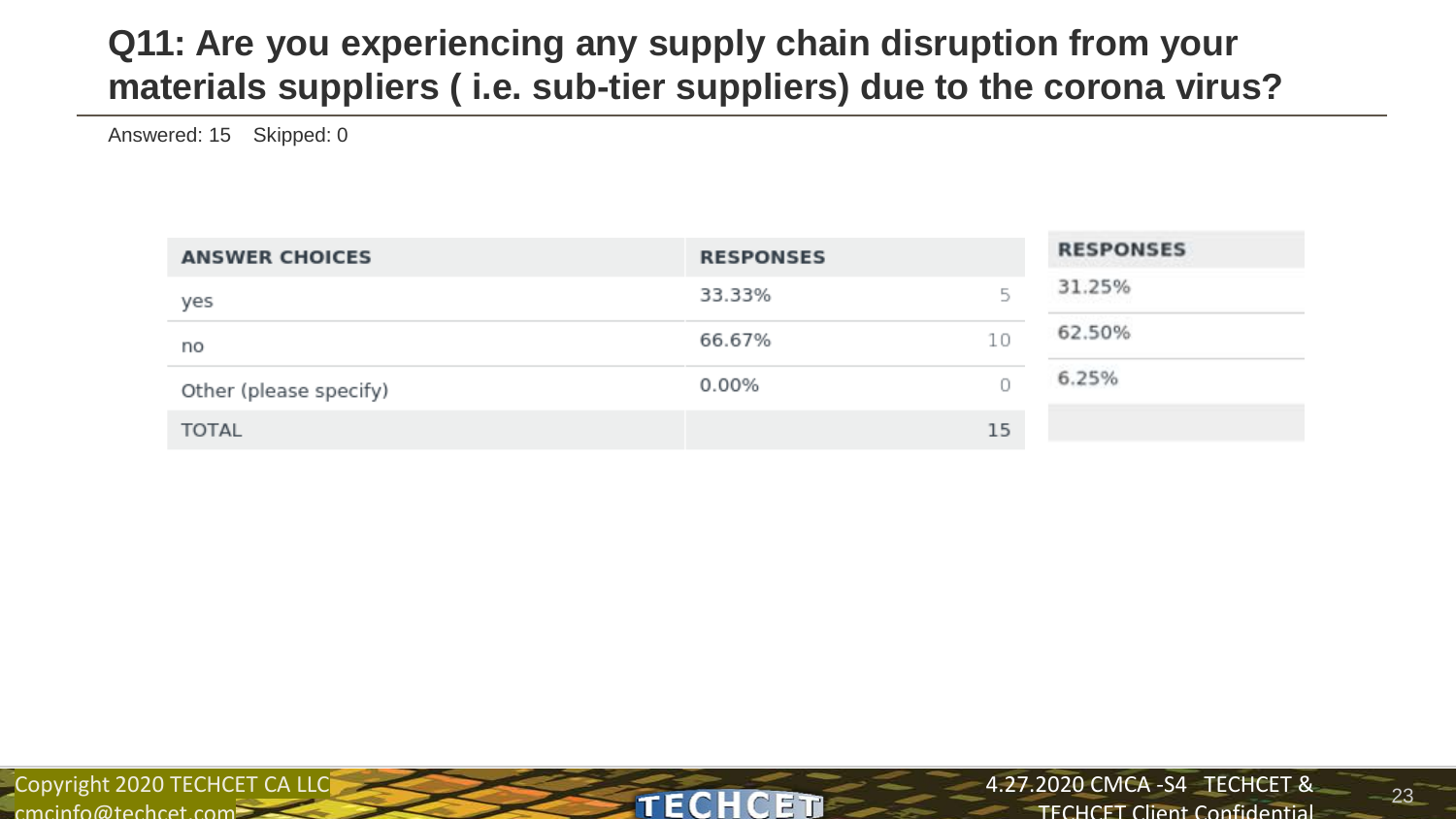#### **Q12: Relating to the question above, what is the issue for the supply chain disruption? (skip if you answered "no" above) CHECK ALL THAT APPLY**



**TECHCET** 

Copyright 2020 TECHCET CA LLC  $c$ mcinfo@techcet.com

4.27.2020 CMCA -S4 TECHCET &

TECHCET Client Confidential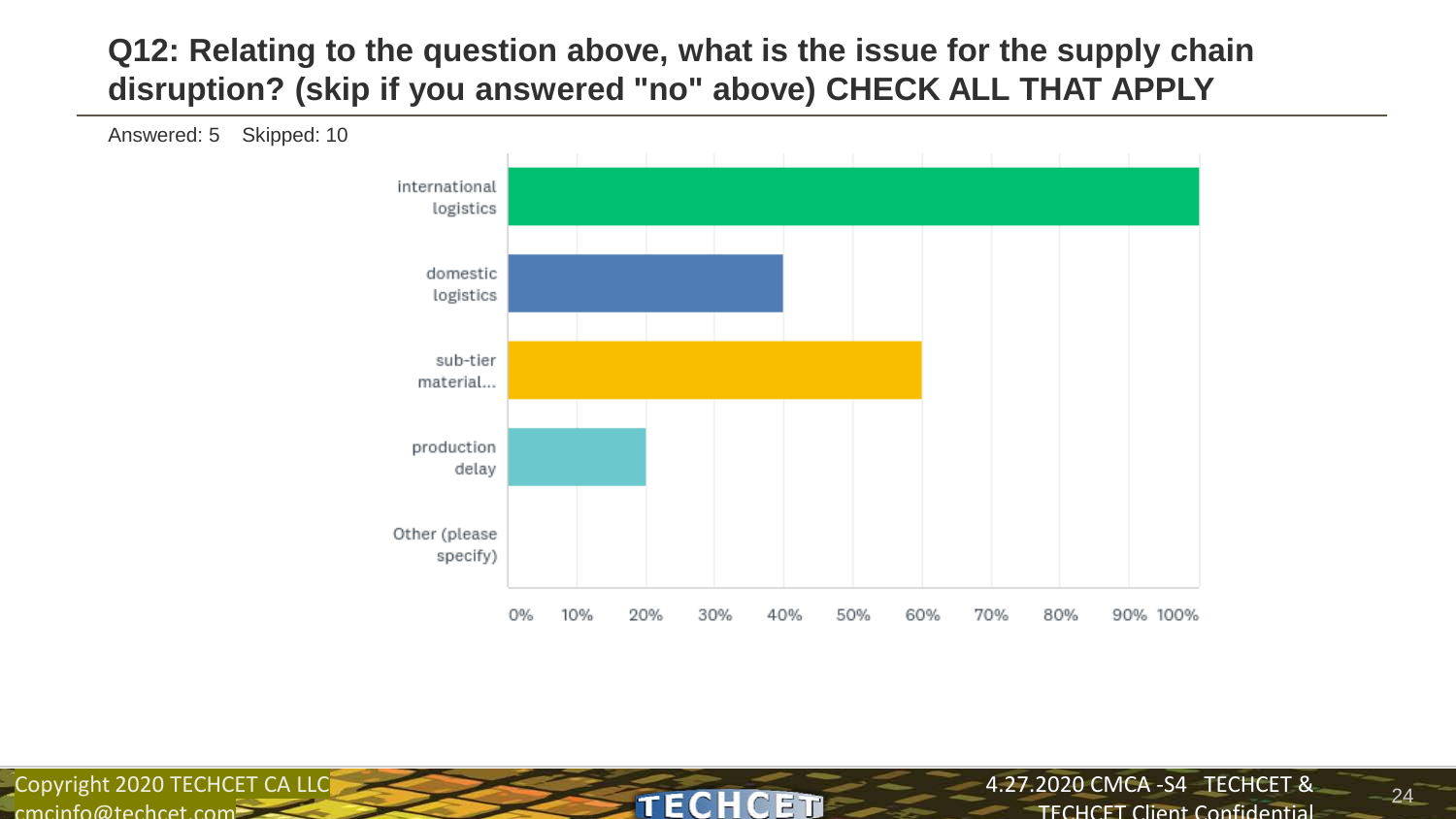#### **Q12: Relating to the question above, what is the issue for the supply chain disruption? (skip if you answered "no" above) CHECK ALL THAT APPLY**

Answered: 5 Skipped: 10

|                                       | Survey 4         |    | Survey 3         |   |
|---------------------------------------|------------------|----|------------------|---|
| <b>ANSWER CHOICES</b>                 | <b>RESPONSES</b> |    | <b>RESPONSES</b> |   |
| international logistics               | 100.00%          | 5  | 83.33%           | 5 |
| domestic logistics                    | 40.00%           |    | 0.00%            | 0 |
| sub-tier material delivery/lead times | 60.00%           | 3. | 50.00%           | 3 |
| production delay                      | 20.00%           | n. | 16.67%           | 1 |
| Other (please specify)                | 0.00%            | O  | 0.00%            | 0 |
| Total Respondents: 5                  |                  |    |                  |   |

**TECHCET** 

Copyright 2020 TECHCET CA LLC  $c$ mcinfo@techcet.com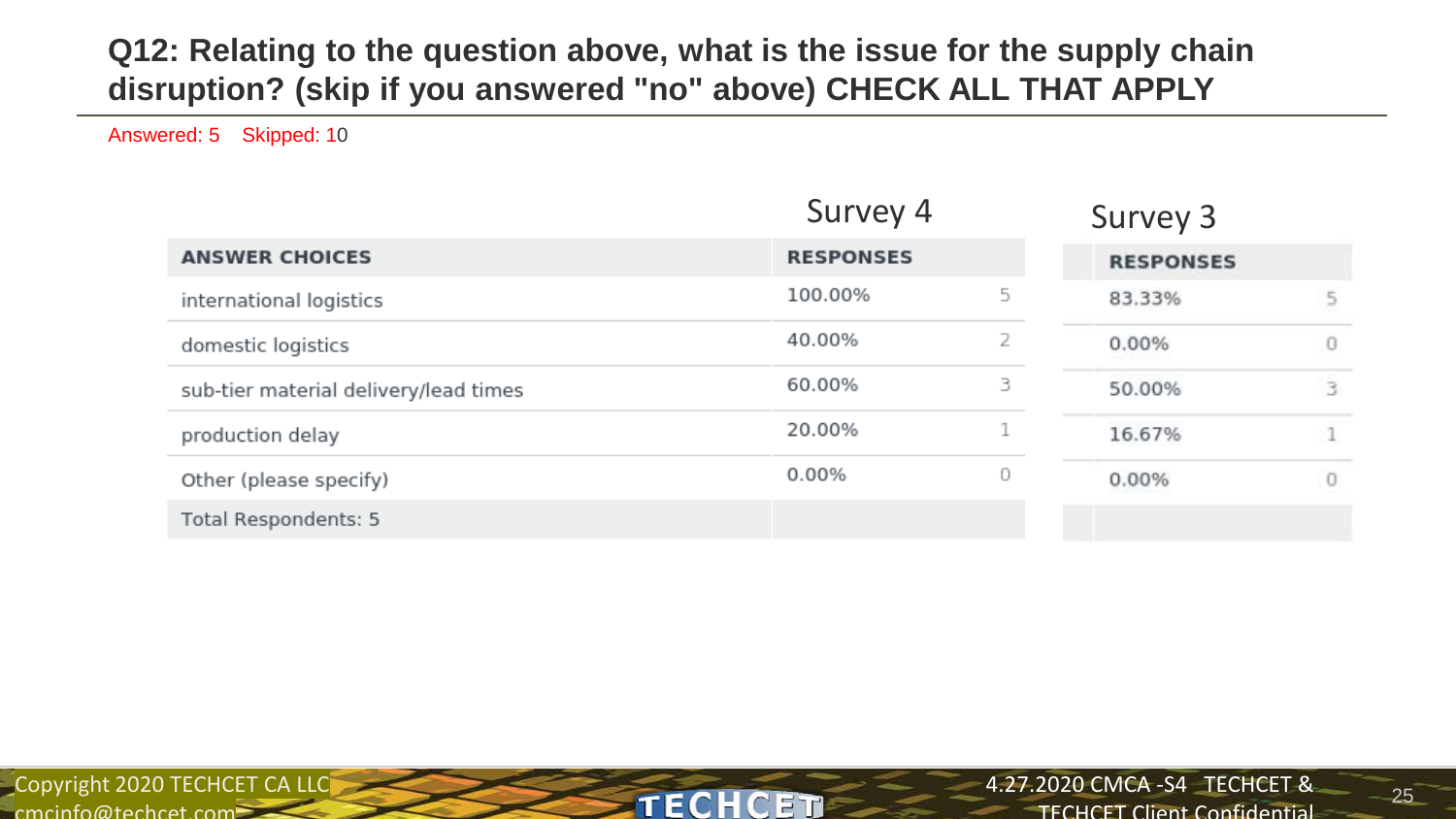#### **Q13: If you answered yes to the supply chain disruption question above, please indicate the material area being impacted. (CHECK ALL THAT APPLY)**



EC

FTF

Copyright 2020 TECHCET CA LLC  $c$ mcinfo@techcet.com

4.27.2020 CMCA -S4 TECHCET &

TECHCET Client Confidential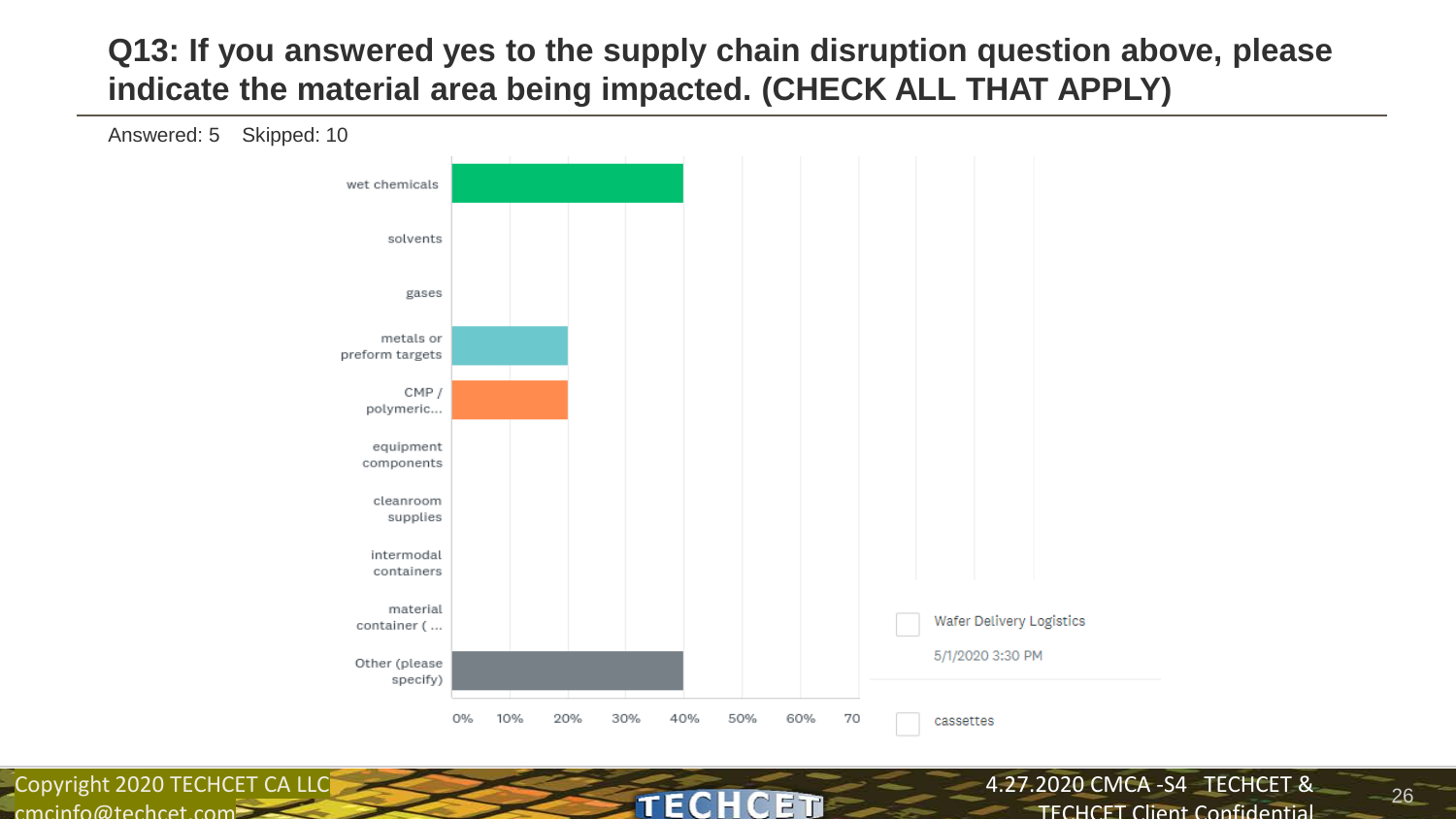#### **Q13: If you answered yes to the supply chain disruption question above, please indicate the material area being impacted. (CHECK ALL THAT APPLY)**

| Answered: 5<br>Skipped: 10                                | Survey 4         |   | Survey 3         |                |
|-----------------------------------------------------------|------------------|---|------------------|----------------|
| <b>ANSWER CHOICES</b>                                     | <b>RESPONSES</b> |   | <b>RESPONSES</b> |                |
| wet chemicals                                             | 40.00%           | 2 | 16.67%           |                |
| solvents                                                  | 0.00%            | 0 | 16.67%           |                |
| gases                                                     | 0.00%            | 0 | 16.67%           |                |
| metals or preform targets                                 | 20.00%           | 1 | 33.33%           | 2              |
| CMP / polymeric materials                                 | 20.00%           | 1 | 0.00%            | 0              |
| equipment components                                      | 0.00%            | 0 | 0.00%            | 0              |
| cleanroom supplies                                        | 0.00%            | 0 | 33.33%           | $\overline{2}$ |
| intermodal containers                                     | 0.00%            | 0 | 0.00%            | 0              |
| material container (i.e 55 gal drums, glass bottles, etc) | 0.00%            | 0 | 16.67%           |                |
| Other (please specify)                                    | 40.00%           | 2 | 0.00%            | O              |
| Total Respondents: 5                                      |                  |   |                  |                |

**TECHCET** 

Copyright 2020 TECHCET CA LLC  $c$ mcinfo@techcet.com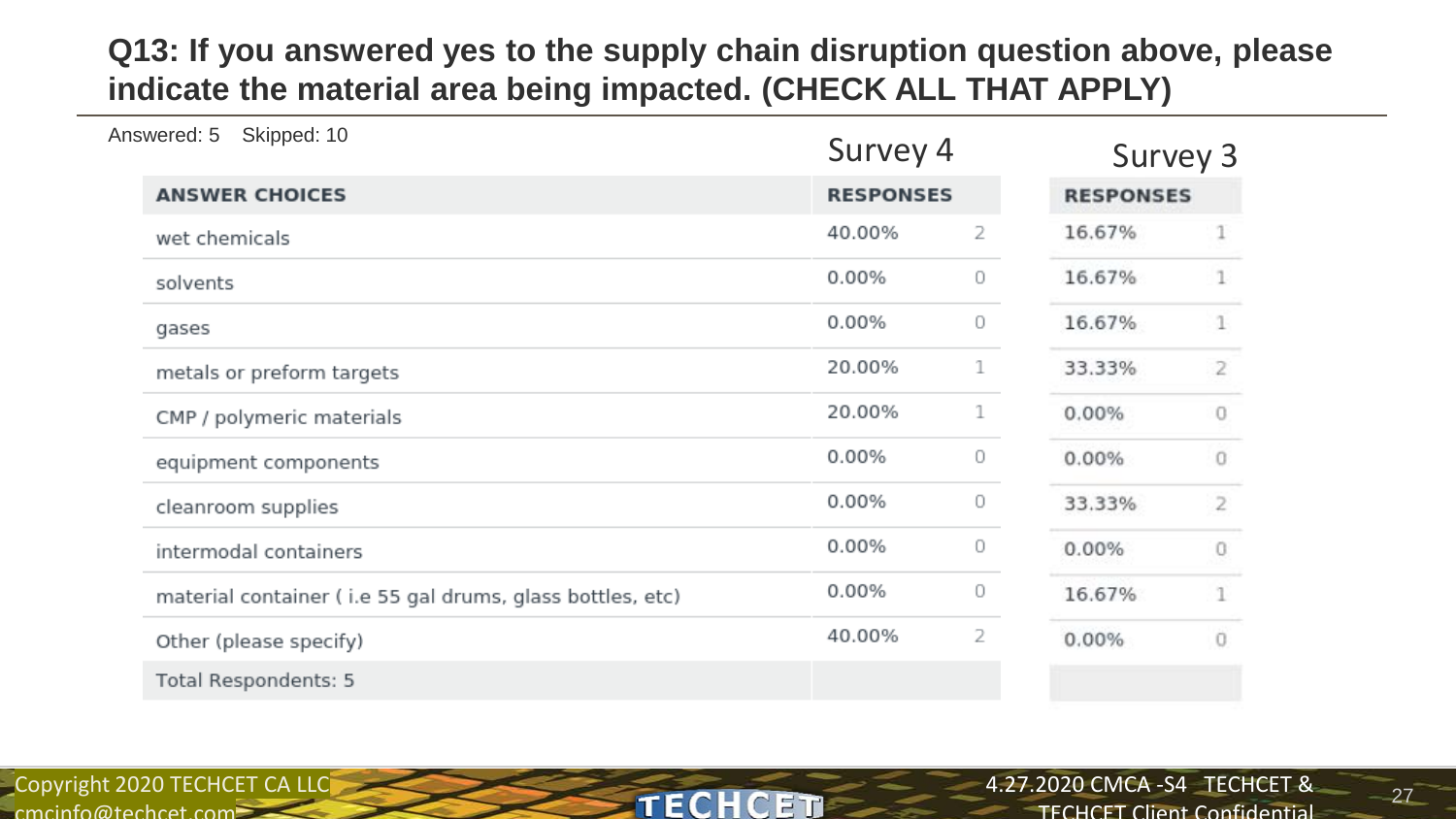#### **Q14: Does your company have plans to increase inventory to minimize the possible impact of COVID19 on your production/ operations? ( i.e. raw materials)**

Answered: 15 Skipped: 0



TECH

C E TI

Copyright 2020 TECHCET CA LLC  $c$ mcinfo@techcet.com

4.27.2020 CMCA -S4 TECHCET & TECHCET Client Confidential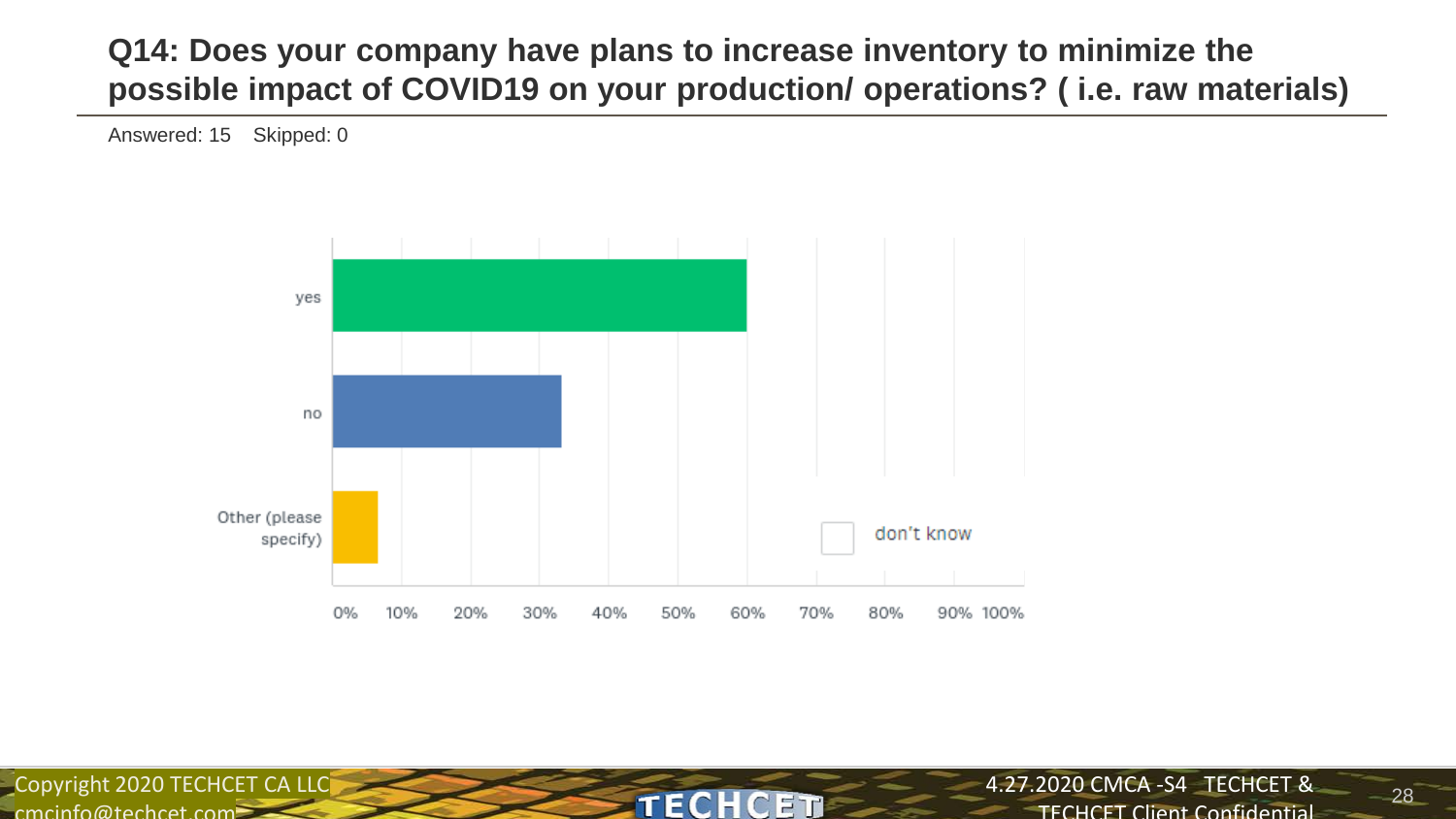### **Q14: Does your company have plans to increase inventory to minimize the possible impact of COVID19 on your production/ operations? ( i.e. raw materials)**

Answered: 15 Skipped: 0

|                        | Survey 4         |    | Survey 3         |
|------------------------|------------------|----|------------------|
| <b>ANSWER CHOICES</b>  | <b>RESPONSES</b> |    | <b>RESPONSES</b> |
| yes                    | 60.00%           | 9  | 62.50%           |
| no                     | 33.33%           | 5  | 25.00%           |
| Other (please specify) | 6.67%            | n  | 12.50%           |
| <b>TOTAL</b>           |                  | 15 |                  |

**TECH** 

C FT